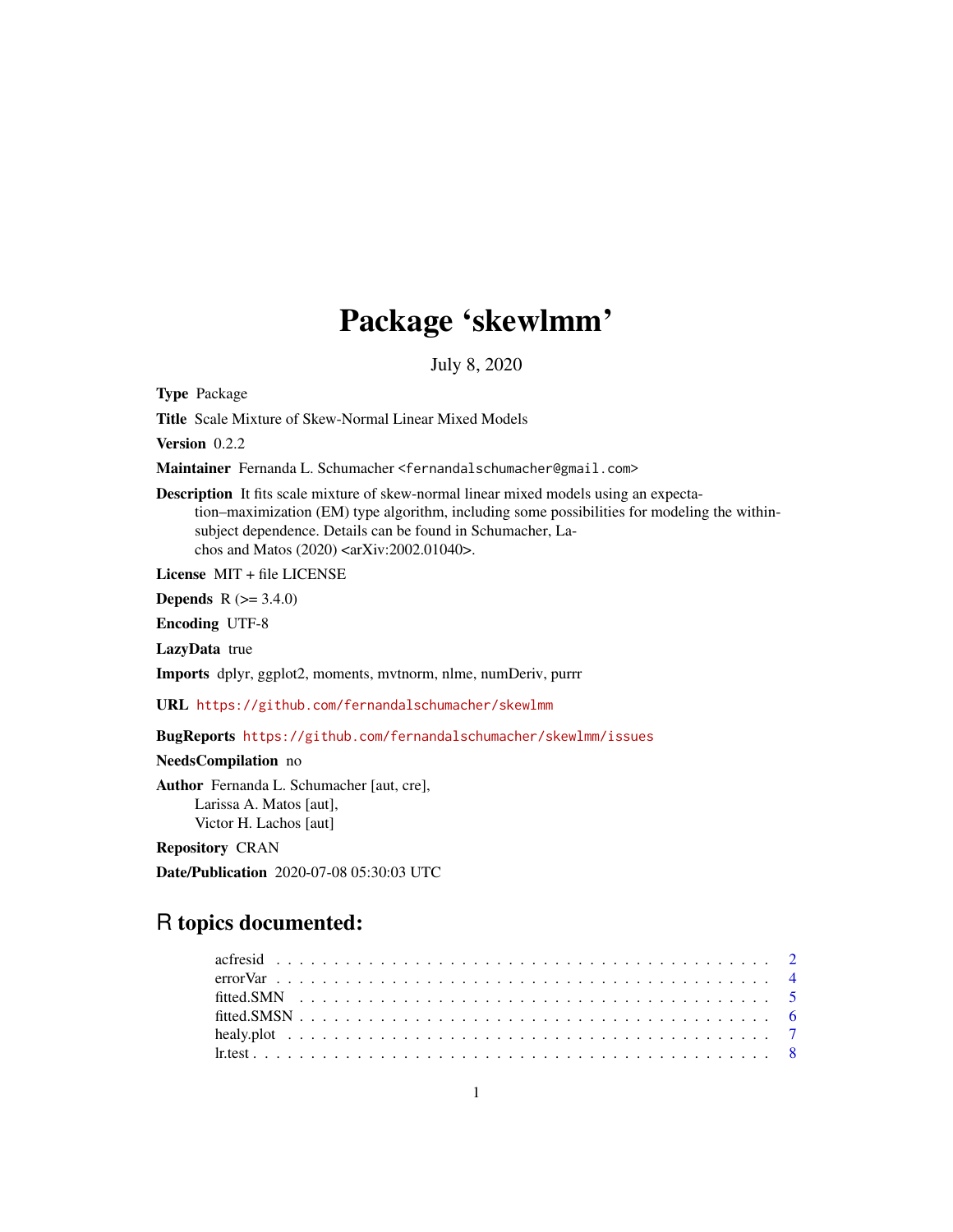#### <span id="page-1-0"></span>2 actresident and the contract of the contract of the contract of the contract of the contract of the contract of the contract of the contract of the contract of the contract of the contract of the contract of the contract

| Index | 29 |
|-------|----|
|       |    |
|       |    |
|       |    |
|       |    |
|       |    |
|       |    |
|       |    |
|       |    |
|       |    |
|       |    |
|       |    |
|       |    |
|       |    |
|       |    |
|       |    |

<span id="page-1-1"></span>acfresid *Autocorrelation function for smn.lmm or smsn.lmm residuals*

# Description

This function calculates the empirical autocorrelation function for the within-subject residuals from a smn.lmm or smsn.lmm fit. The autocorrelation values are calculated using pairs of residuals within-subjects. The autocorrelation function is useful for investigating serial correlation models for discrete-time data, preferably equally spaced.

# Usage

```
acfresid(object,maxLag,resLevel="marginal",resType="normalized",
         calcCI=FALSE,IClevel,MCiter,seed)
```
# Arguments

| object   | An object inheriting from class SMN or SMSN, representing a fitted scale mixture<br>of (skew) normal linear mixed model.                                                                                                  |
|----------|---------------------------------------------------------------------------------------------------------------------------------------------------------------------------------------------------------------------------|
| maxLag   | An optional integer giving the maximum lag for which the autocorrelation should<br>be calculated. Defaults to maximum lag in the within-subject residuals.                                                                |
| resLevel | "marginal" (default) or "conditional". An optional character string specify-<br>ing which residual should be used. For details see residuals. SMN.                                                                        |
| resType  | "response", "normalized" (default), or "modified". An optional charac-<br>ter string specifying which type of residual should be used. For details see<br>residuals. SMN.                                                 |
| calcCI   | TRUE or FALSE (default). A logical value indicating if Monte Carlo confidence<br>intervals should be computed for the conditionally independent model, which<br>can be used for testing if the autocorrelations are zero. |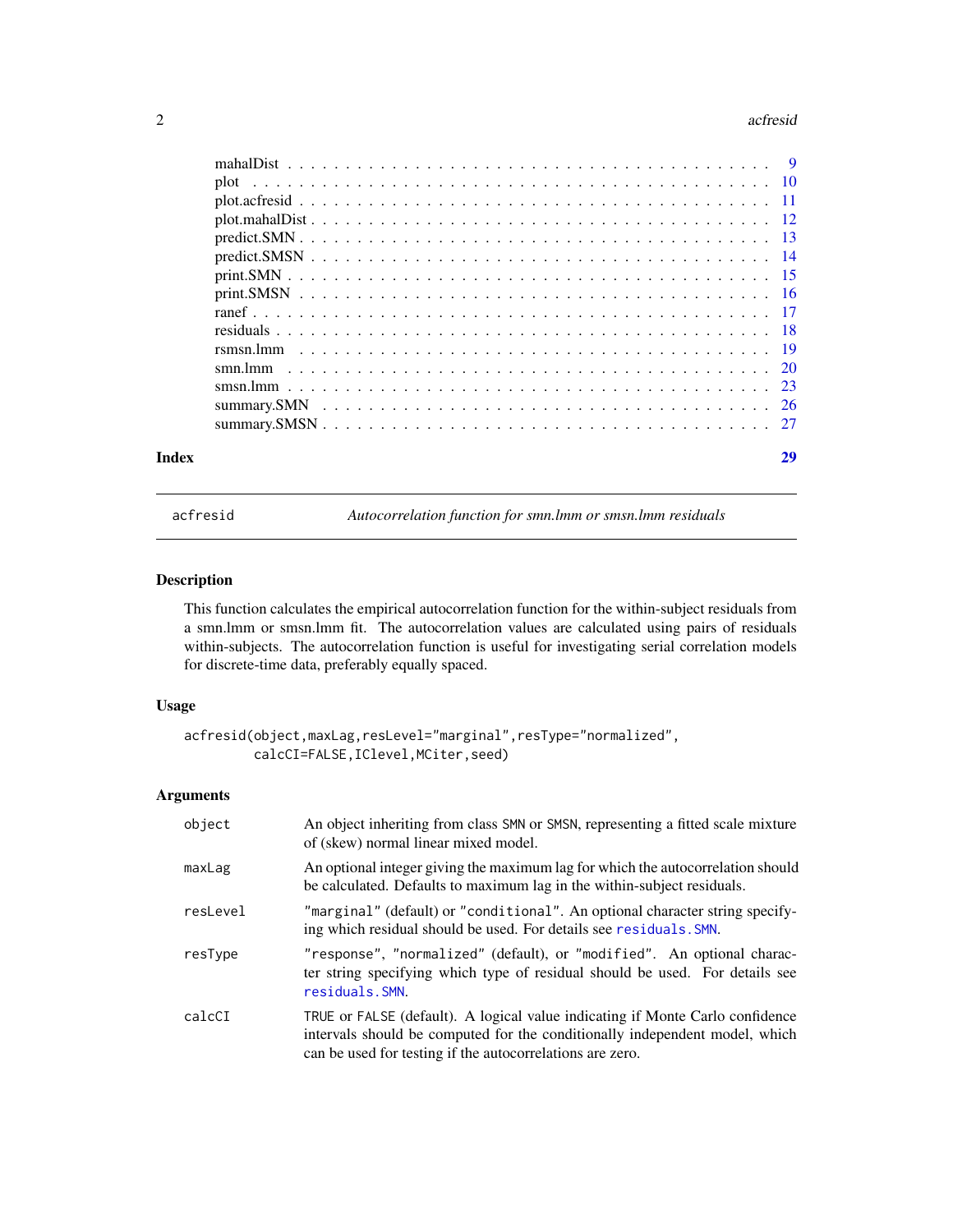#### <span id="page-2-0"></span>acfresid 3

| IClevel | An optional numeric value in $(0, 1)$ indicating the confidence level that should<br>be used in the Monte Carlo confidence intervals. Default is 0.95. |
|---------|--------------------------------------------------------------------------------------------------------------------------------------------------------|
| MCiter  | An optional discrete value indicating the number of Monte Carlo samples that<br>should be used to compute the confidence intervals. Default is 300.    |
| seed    | An optional value used to specify seeds inside the function. Default is to use a<br>random seed.                                                       |

# Value

A data frame with columns lag, ACF, and n.used representing, respectively, the lag between residuals within a pair, the corresponding empirical autocorrelation, and the number of pairs used. If calcCI=TRUE, the data frame has two extra columns containing the confidence intervals for the conditionally independent model. The returned value inherits from class acfresid.

# Author(s)

Fernanda L. Schumacher, Larissa A. Matos and Victor H. Lachos

# References

Pinheiro, J. C. & Bates, D. M. (2000). Mixed-Effects Models in S and S-PLUS. Springer, New York, NY.

Schumacher, F.L., V.H. Lachos, and L.A. Matos (2020+). Scale mixture of skew-normal linear mixed models with within-subject serial dependence. Submitted. Preprint available at [https:](https://arxiv.org/abs/2002.01040) [//arxiv.org/abs/2002.01040](https://arxiv.org/abs/2002.01040).

# See Also

[smn.lmm](#page-19-1), [smsn.lmm](#page-22-1), [plot.acfresid](#page-10-1)

#### Examples

```
fm1 <- smn.lmm(distance ~ age + Sex, data = nlme::Orthodont, groupVar="Subject")
acf1<- acfresid(fm1)
acf1
plot(acf1)
acfCI<- acfresid(fm1,calcCI=TRUE)
plot(acfCI)
```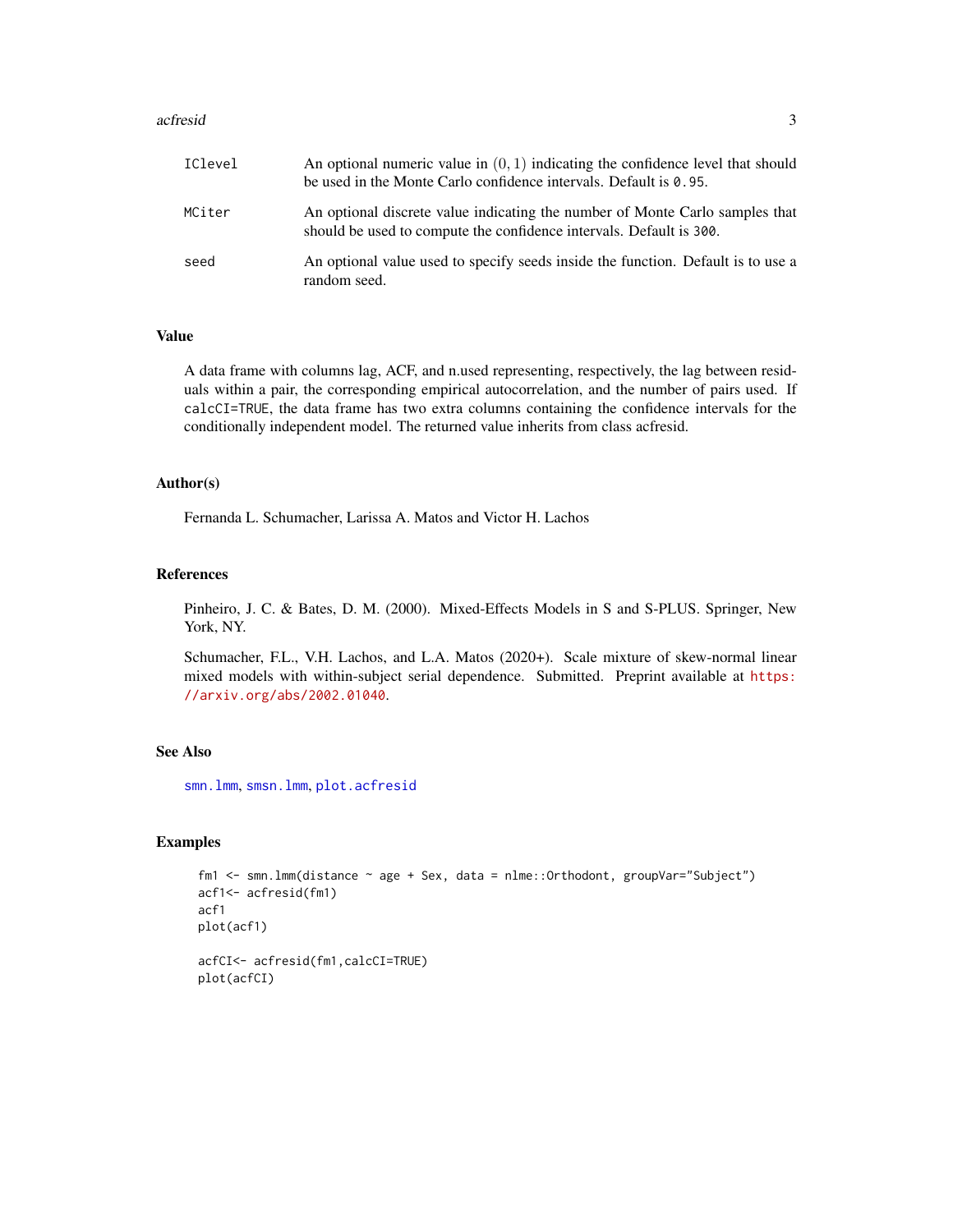<span id="page-3-1"></span><span id="page-3-0"></span>

It returns a scale matrix associated with the error term at time times. Can be applied to a smn.lmm or smsn.lmm object or to a specific dependence structure with chosen parameter values.

# Usage

```
errorVar(times, object = NULL, sigma2 = NULL, depStruct = NULL,
    phi = NULL)
```
# Arguments

| times     | A vector containing the times for which the matrix should be calculated.                                                                                                                                                               |
|-----------|----------------------------------------------------------------------------------------------------------------------------------------------------------------------------------------------------------------------------------------|
| object    | A smn. Imm or smsn. Imm object for which the variance should be extracted.                                                                                                                                                             |
| sigma2    | Common variance parameter, such that $\Sigma = sigma2 * R$ . Only evaluated if<br>object is.null(object).                                                                                                                              |
| depStruct | Dependence structure. "CI" for condicional independence, "ARp" for $AR(p) - p$<br>is length(phi)-, "CS" for compound symmetry, "DEC" for DEC, and "CAR1"<br>for continuous-time $AR(1)$ . Only evaluated if object is . null (object). |
| phi       | Parameter vector indexing the dependence structure. Only evaluated if object<br>is.null(object).                                                                                                                                       |

# Value

Matrix of dimension length(times).

# Author(s)

Fernanda L. Schumacher, Larissa A. Matos and Victor H. Lachos

#### References

Schumacher, F.L., Lachos, V.H., and Matos, L.A. (2020+) "Scale mixture of skew-normal linear mixed models with within-subject serial dependence". Submitted. Preprint available at [https:](https://arxiv.org/abs/2002.01040) [//arxiv.org/abs/2002.01040](https://arxiv.org/abs/2002.01040).

# See Also

[smsn.lmm](#page-22-1), [smn.lmm](#page-19-1)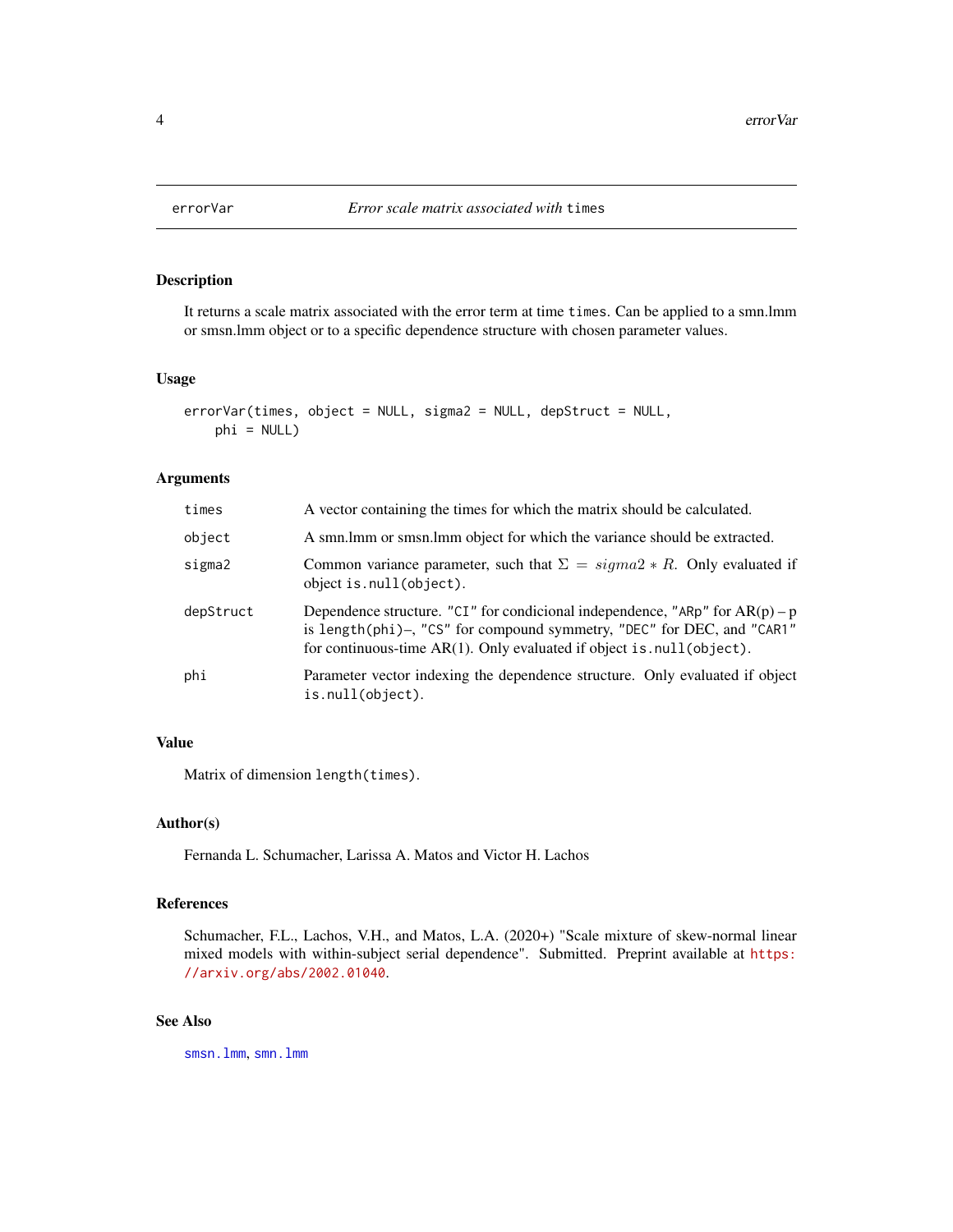#### <span id="page-4-0"></span>fitted.SMN 5

# Examples

```
fm1 <- smsn.lmm(distance ~ age + Sex, data = nlme::Orthodont, groupVar="Subject")
errorVar(times=1:4,fm1)
#
errorVar(times=1:5, sigma2 = 1, depStruct = "ARP",phi = .5)errorVar(times=1:5,sigma2 = 1, depStruct = "DEC", phi = c(.5,.8))
```
<span id="page-4-1"></span>

fitted.SMN *Extract smn.lmm fitted values*

# Description

The fitted values are obtained by adding together the population fitted values (based only on the fixed effects estimates) and the estimated contributions of the random effects to the fitted values at grouping levels.

# Usage

```
## S3 method for class 'SMN'
fitted(object, ...)
```
# Arguments

| object               | an object inheriting from class SMN, representing a fitted scale mixture normal |
|----------------------|---------------------------------------------------------------------------------|
|                      | linear mixed model.                                                             |
| $\ddot{\phantom{0}}$ | Additional arguments.                                                           |

# Value

Vector of fitted values with length equal to nrow(data).

# Author(s)

Fernanda L. Schumacher, Larissa A. Matos and Victor H. Lachos

# References

Lachos, V. H., P. Ghosh, and R. B. Arellano-Valle (2010). Likelihood based inference for skewnormal independent linear mixed models. Statistica Sinica 20, 303-322.

Schumacher, F.L., V.H. Lachos, and L.A. Matos (2020+). Scale mixture of skew-normal linear mixed models with within-subject serial dependence. Submitted. Preprint available at [https:](https://arxiv.org/abs/2002.01040) [//arxiv.org/abs/2002.01040](https://arxiv.org/abs/2002.01040).

# See Also

[smn.lmm](#page-19-1), [predict.SMN](#page-12-1)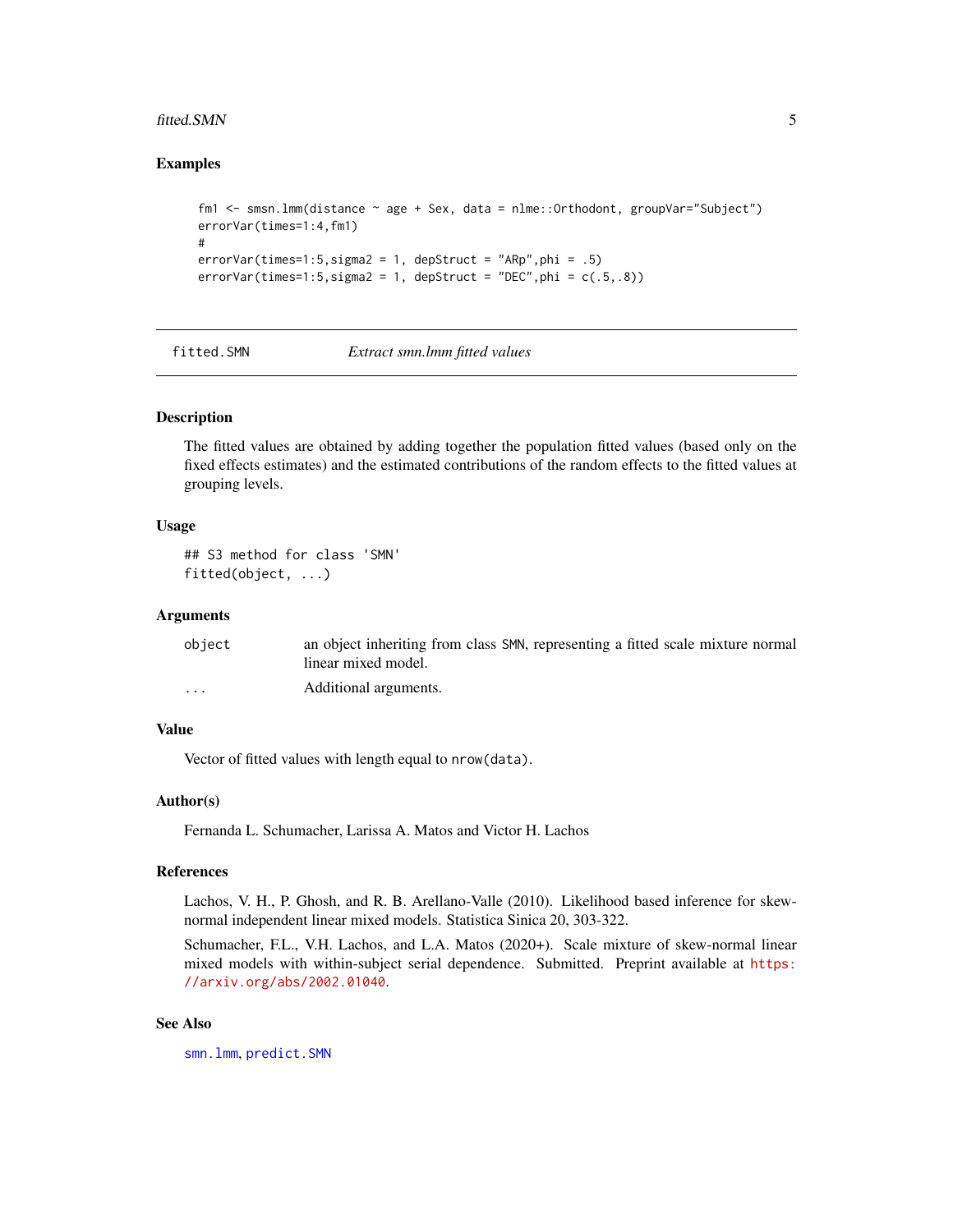# Examples

```
fm1 <- smn.lmm(distance ~ age + Sex, data = nlme::Orthodont, groupVar="Subject")
fitted(fm1)
```
<span id="page-5-1"></span>fitted.SMSN *Extract smsn.lmm fitted values*

#### Description

The fitted values are obtained by adding together the population fitted values (based only on the fixed effects estimates) and the estimated contributions of the random effects to the fitted values at grouping levels.

# Usage

## S3 method for class 'SMSN' fitted(object, ...)

# Arguments

| obiect | an object inheriting from class SMSN, representing a fitted scale mixture skew- |
|--------|---------------------------------------------------------------------------------|
|        | normal linear mixed model.                                                      |
| .      | Additional arguments.                                                           |

#### Value

Vector of fitted values with length equal to nrow(data).

#### Author(s)

Fernanda L. Schumacher, Larissa A. Matos and Victor H. Lachos

#### References

Lachos, V. H., P. Ghosh, and R. B. Arellano-Valle (2010). Likelihood based inference for skewnormal independent linear mixed models. Statistica Sinica 20, 303-322.

Schumacher, F.L., Lachos, V.H., and Matos, L.A. (2020+). Scale mixture of skew-normal linear mixed models with within-subject serial dependence. Submitted. Preprint available at [https:](https://arxiv.org/abs/2002.01040) [//arxiv.org/abs/2002.01040](https://arxiv.org/abs/2002.01040).

# See Also

[smsn.lmm](#page-22-1), [predict.SMSN](#page-13-1)

# Examples

fm1 <- smsn.lmm(distance ~ age + Sex, data = nlme::Orthodont, groupVar="Subject",tol = .0001) fitted(fm1)

<span id="page-5-0"></span>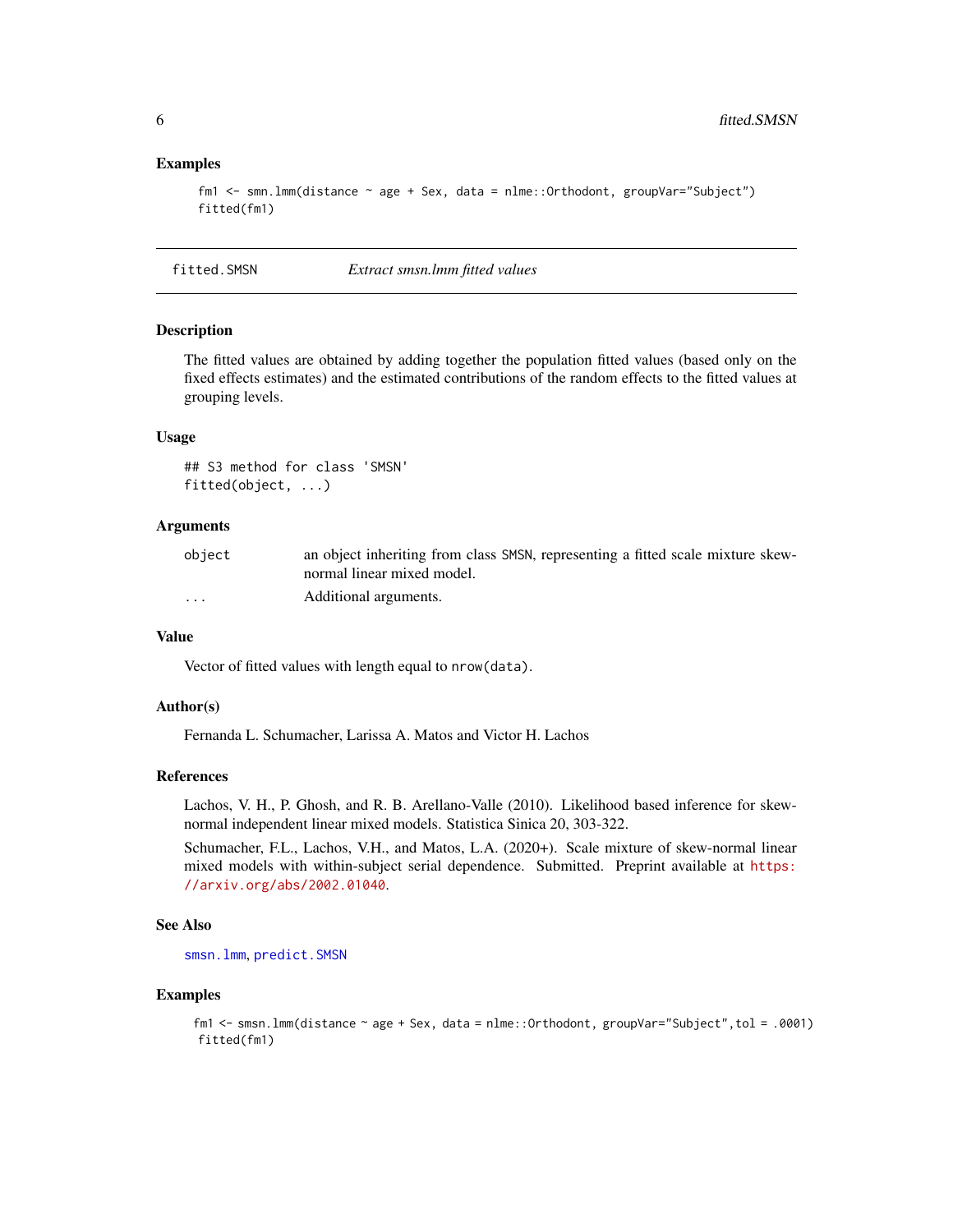<span id="page-6-1"></span><span id="page-6-0"></span>

It creates a Healy-type plot from a smn.lmm or smsn.lmm object, for goodness-of-fit assessment.

# Usage

healy.plot(object,dataPlus=NULL,dotsize=0.4,...)

# Arguments

| object   | An object inheriting from class SMN or SMSN, representing a fitted scale mixture<br>of (skew) normal linear mixed model.                                                                                           |
|----------|--------------------------------------------------------------------------------------------------------------------------------------------------------------------------------------------------------------------|
| dataPlus | Optional. Expanded dataset that should be used instead the one used for fitting.<br>This is necessary for unbalanced datasets, since Haley's plot requires all subject<br>to have the same number of observations. |
| dotsize  | Optional. Dotsize used in ggplot.                                                                                                                                                                                  |
| $\ddots$ | Additional arguments.                                                                                                                                                                                              |

# Details

It constructs a Healy-type plot (Healy, 1968) by plotting the nominal probability values  $1/n$ ,  $2/n$ , ...,  $n/n$ against the theoretical cumulative probabilities of the ordered observed Mahalanobis distances. If the fitted model is appropriate, the plot should resemble a straight line through the origin with unit slope.

# Value

A ggplot object.

# Author(s)

Fernanda L. Schumacher, Larissa A. Matos and Victor H. Lachos

# References

Healy, M. J. R. (1968). Multivariate normal plotting. Journal of the Royal Statistical Society: Series C (Applied Statistics), 17(2), 157-161.

Schumacher, F.L., V.H. Lachos, and L.A. Matos (2020+). Scale mixture of skew-normal linear mixed models with within-subject serial dependence. Submitted. Preprint available at [https:](https://arxiv.org/abs/2002.01040) [//arxiv.org/abs/2002.01040](https://arxiv.org/abs/2002.01040).

# See Also

[ggplot](#page-0-0), [smn.lmm](#page-19-1), [smsn.lmm](#page-22-1), [mahalDist](#page-8-1), [acfresid](#page-1-1)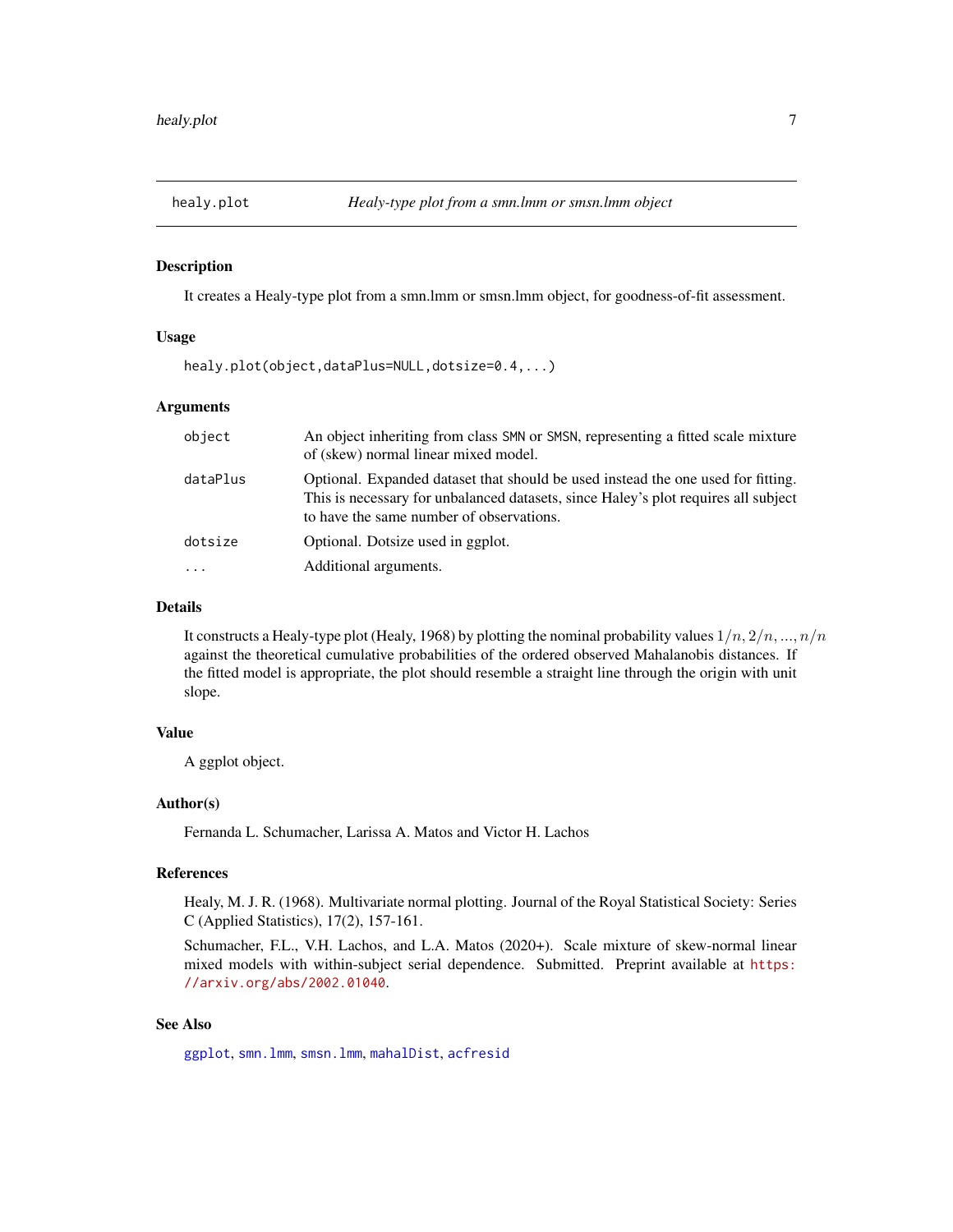# <span id="page-7-0"></span>Examples

```
fm1 <- smn.lmm(distance ~ age + Sex, data = nlme::Orthodont, groupVar="Subject")
healy.plot(fm1)
```
# lr.test *Likelihood-ratio test for SMSN/SMN objects*

#### Description

It performs a likelihood-ratio test for two nested SMSN-LMM or SMN-LMM.

# Usage

lr.test(obj1, obj2, level=0.05, quiet=FALSE)

# Arguments

| obj1,obj2 | smsn.lmm or smn.lmm objects containing the fitted models to be tested.                      |
|-----------|---------------------------------------------------------------------------------------------|
| level     | The significance level that should be used. If quiet=TRUE, this is ignored.                 |
| auiet     | A logical value indicating if the result message should be suppressed. Default is<br>FALSE. |

#### Value

| statistic | The test statistic value.                |
|-----------|------------------------------------------|
| p.value   | The p-value from the test.               |
| df        | The degrees of freedom used on the test. |

# Author(s)

Fernanda L. Schumacher, Larissa A. Matos and Victor H. Lachos

#### References

Schumacher, F.L., Lachos, V.H., and Matos, L.A. (2020+) "Scale mixture of skew-normal linear mixed models with within-subject serial dependence". Submitted. Preprint available at [https:](https://arxiv.org/abs/2002.01040) [//arxiv.org/abs/2002.01040](https://arxiv.org/abs/2002.01040).

# See Also

[smsn.lmm](#page-22-1), [smn.lmm](#page-19-1)

# Examples

```
fm1<- smn.lmm(nlme::Orthodont,formFixed=distance ~ age+Sex,groupVar="Subject")
fm2<- smsn.lmm(nlme::Orthodont,formFixed=distance ~ age+Sex,groupVar="Subject",tol=.0001)
lr.test(fm1,fm2)
```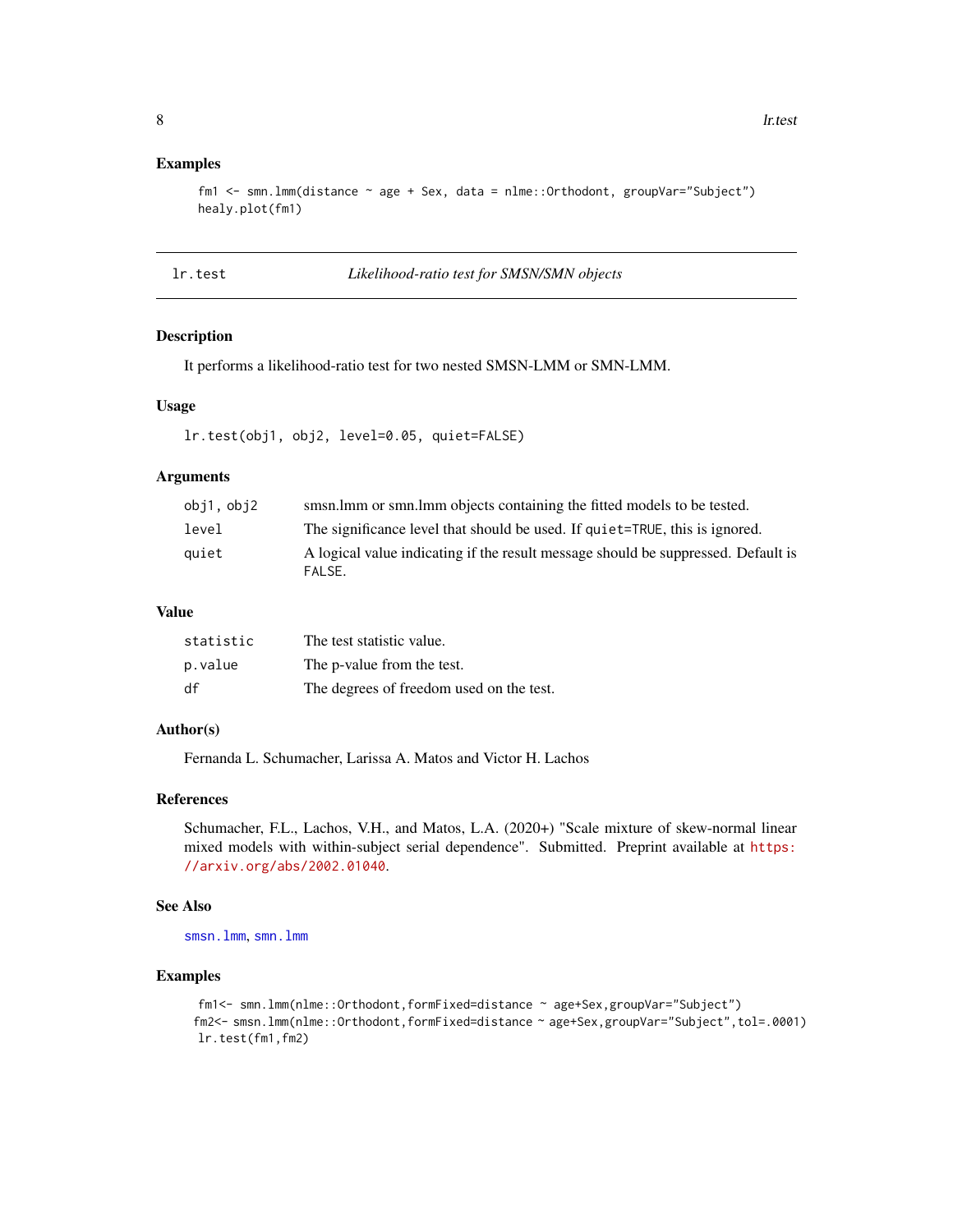<span id="page-8-1"></span><span id="page-8-0"></span>

Returns the squared Mahalanobis distance from a fitted SMN-LMM or SMSN-LMM.

### Usage

mahalDist(object,decomposed=FALSE,dataPlus=NULL)

# Arguments

| object     | An object inheriting from class SMN or SMSN, representing a fitted scale mixture<br>of (skew) normal linear mixed model.             |
|------------|--------------------------------------------------------------------------------------------------------------------------------------|
| decomposed | Logical. If TRUE, the Mahalanobis distance is decomposed in an error term and<br>a random effect term. Default is FALSE.             |
| dataPlus   | Optional. Expanded dataset that should be used instead the one used for fitting,<br>useful for using Healy's plot with missing data. |

#### Value

A vector containing the Mahalanobis distance, if decomposed=FALSE, or a data frame containing the Mahalanobis distance and its decomposition in error term and random effect (b) term, if decomposed=TRUE.

# Author(s)

Fernanda L. Schumacher, Larissa A. Matos and Victor H. Lachos

#### References

Schumacher, F.L., V.H. Lachos, and L.A. Matos (2020+). Scale mixture of skew-normal linear mixed models with within-subject serial dependence. Submitted. Preprint available at [https:](https://arxiv.org/abs/2002.01040) [//arxiv.org/abs/2002.01040](https://arxiv.org/abs/2002.01040).

Zeller, C. B., Labra, F. V., Lachos, V. H. & Balakrishnan, N. (2010). Influence analyses of skewnormal/independent linear mixed models. Computational Statistics & Data Analysis, 54(5).

# See Also

[smn.lmm](#page-19-1), [smsn.lmm](#page-22-1), [plot.mahalDist](#page-11-1)

#### Examples

```
fm1 <- smn.lmm(distance ~ age + Sex, data = nlme::Orthodont, groupVar="Subject")
mahalDist(fm1)
plot(mahalDist(fm1),fm1)
```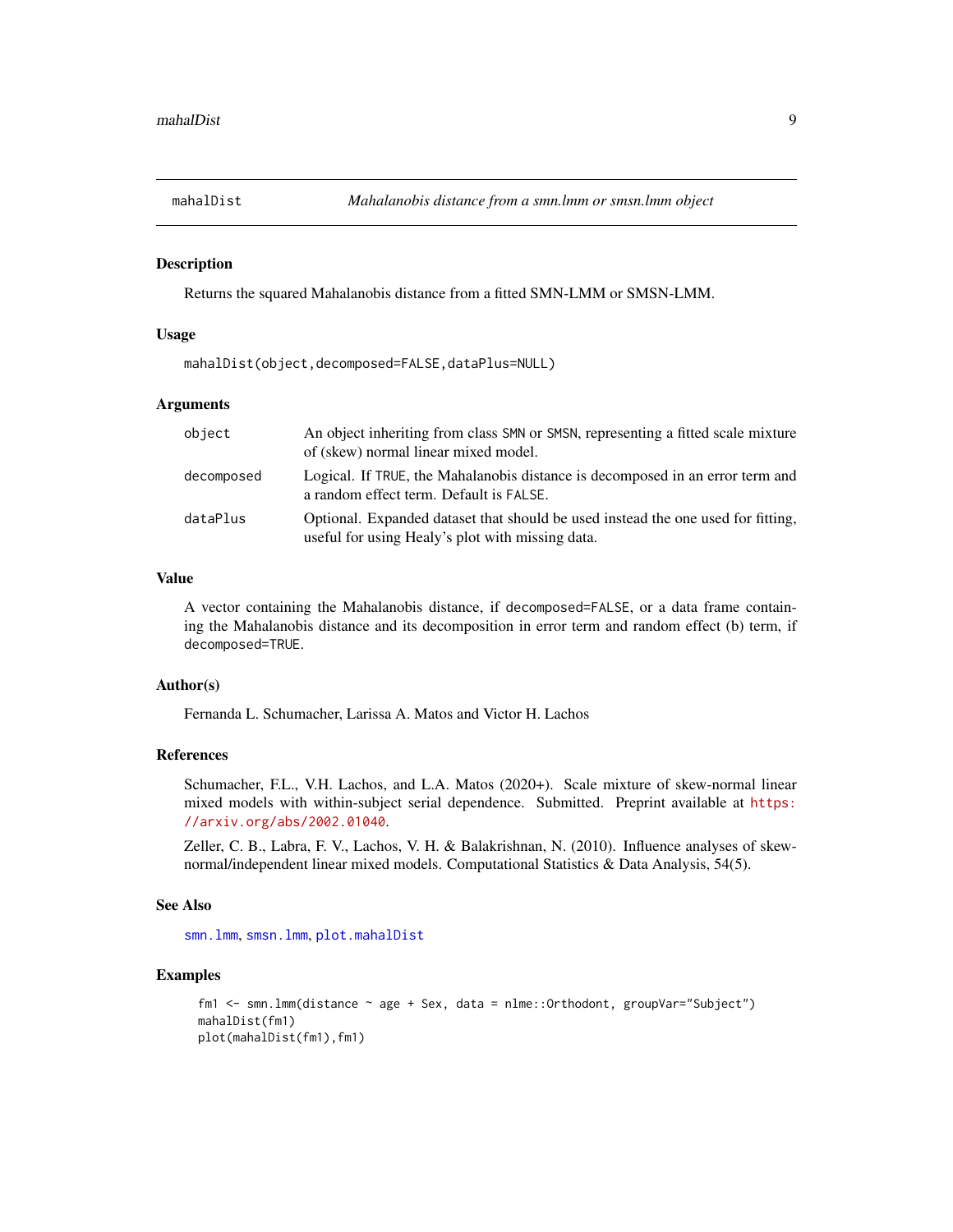<span id="page-9-1"></span>Fitted values versus residuals plot.

# Usage

```
## S3 method for class 'SMN'
plot(x,type="response",level="conditional",alpha=.3,...)
## S3 method for class 'SMSN'
plot(x,type="response",level="conditional",alpha=.3,...)
```
# Arguments

| $\mathsf{x}$ | An object inheriting from class SMN or SMSN, representing a fitted scale mixture<br>of (skew) normal linear mixed model.  |
|--------------|---------------------------------------------------------------------------------------------------------------------------|
| type         | Type of residual that should be used. For details see residuals. SMN. Default is<br>"response", indicating raw residuals. |
| level        | Level of residual that should be used. For details see residuals. SMN. Default<br>is "conditional".                       |
| alpha        | Transparency parameter to be used (0 <alpha<1).< td=""></alpha<1).<>                                                      |
| .            | Additional arguments.                                                                                                     |
|              |                                                                                                                           |

# Value

A ggplot object.

# Author(s)

Fernanda L. Schumacher, Larissa A. Matos and Victor H. Lachos

# References

Schumacher, F.L., V.H. Lachos, and L.A. Matos (2020+). Scale mixture of skew-normal linear mixed models with within-subject serial dependence. Submitted. Preprint available at [https:](https://arxiv.org/abs/2002.01040) [//arxiv.org/abs/2002.01040](https://arxiv.org/abs/2002.01040).

# See Also

[ggplot](#page-0-0), [smn.lmm](#page-19-1), [smsn.lmm](#page-22-1), [fitted.SMN](#page-4-1), [fitted.SMSN](#page-5-1),[residuals.SMN](#page-17-1), [residuals.SMSN](#page-17-1)

<span id="page-9-0"></span>10 plot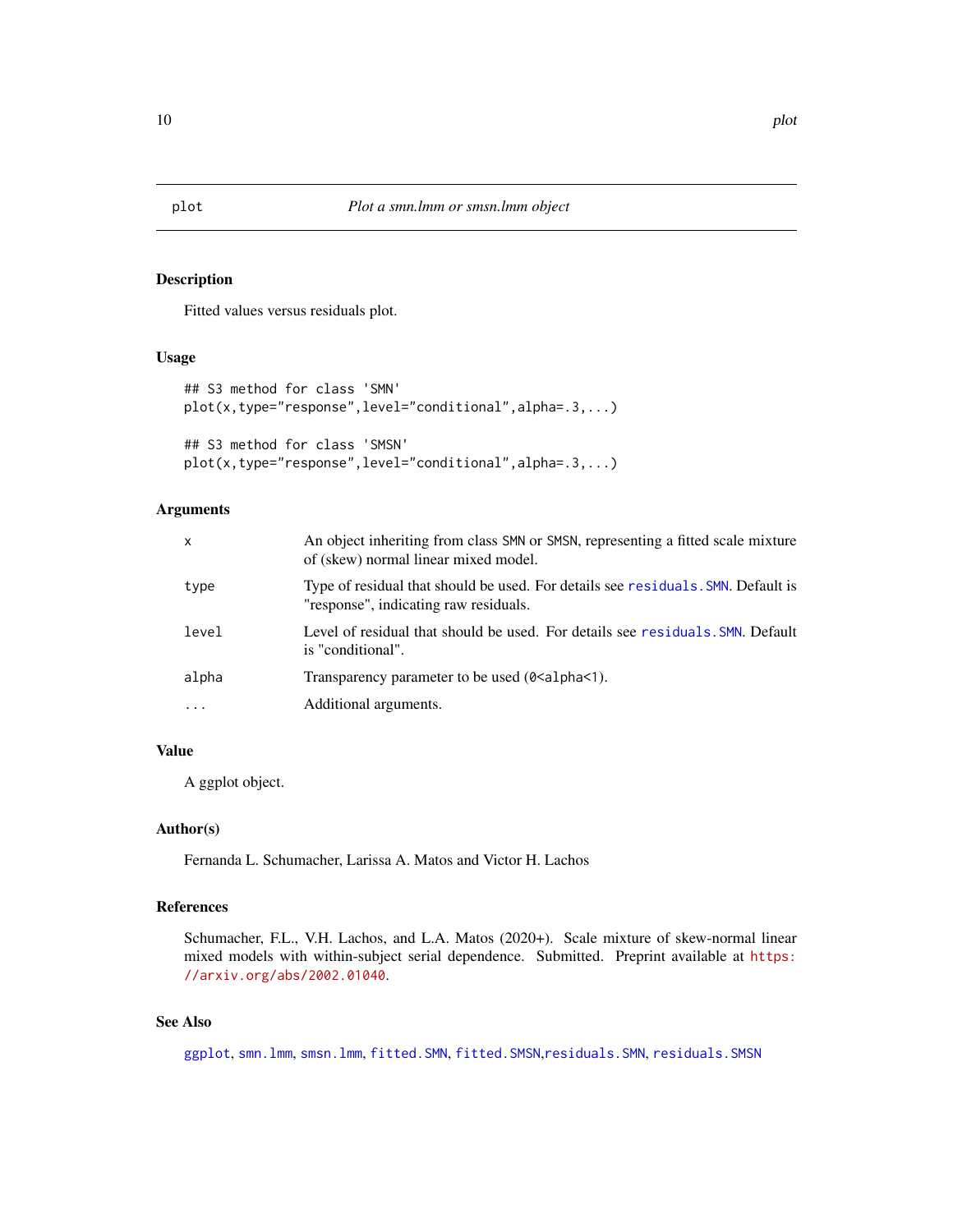# <span id="page-10-0"></span>plot.acfresid 11

# Examples

```
fm1 <- smn.lmm(distance ~ age + Sex, data = nlme::Orthodont, groupVar="Subject")
plot(fm1)
library(ggplot2)
plot(fm1) + ggtitle("N-LMM for orthodont data")
```
<span id="page-10-1"></span>plot.acfresid *Plot ACF for smn.lmm or smsn.lmm residuals*

# Description

Plot method for objects of class "acfresid".

### Usage

```
## S3 method for class 'acfresid'
plot(x,...)
```
### Arguments

| X.                      | An object inheriting from class acfress of representing the empirical autocor-                  |
|-------------------------|-------------------------------------------------------------------------------------------------|
|                         | relation function from the residuals of a scale mixture of (skew) normal linear<br>mixed model. |
| $\cdot$ $\cdot$ $\cdot$ | Additional arguments.                                                                           |

# Value

A ggplot object.

# Author(s)

Fernanda L. Schumacher, Larissa A. Matos and Victor H. Lachos

# References

Schumacher, F.L., V.H. Lachos, and L.A. Matos (2020+). Scale mixture of skew-normal linear mixed models with within-subject serial dependence. Submitted. Preprint available at [https:](https://arxiv.org/abs/2002.01040) [//arxiv.org/abs/2002.01040](https://arxiv.org/abs/2002.01040).

# See Also

[ggplot](#page-0-0), [acfresid](#page-1-1), [smn.lmm](#page-19-1), [smsn.lmm](#page-22-1), [residuals.SMN](#page-17-1), [residuals.SMSN](#page-17-1)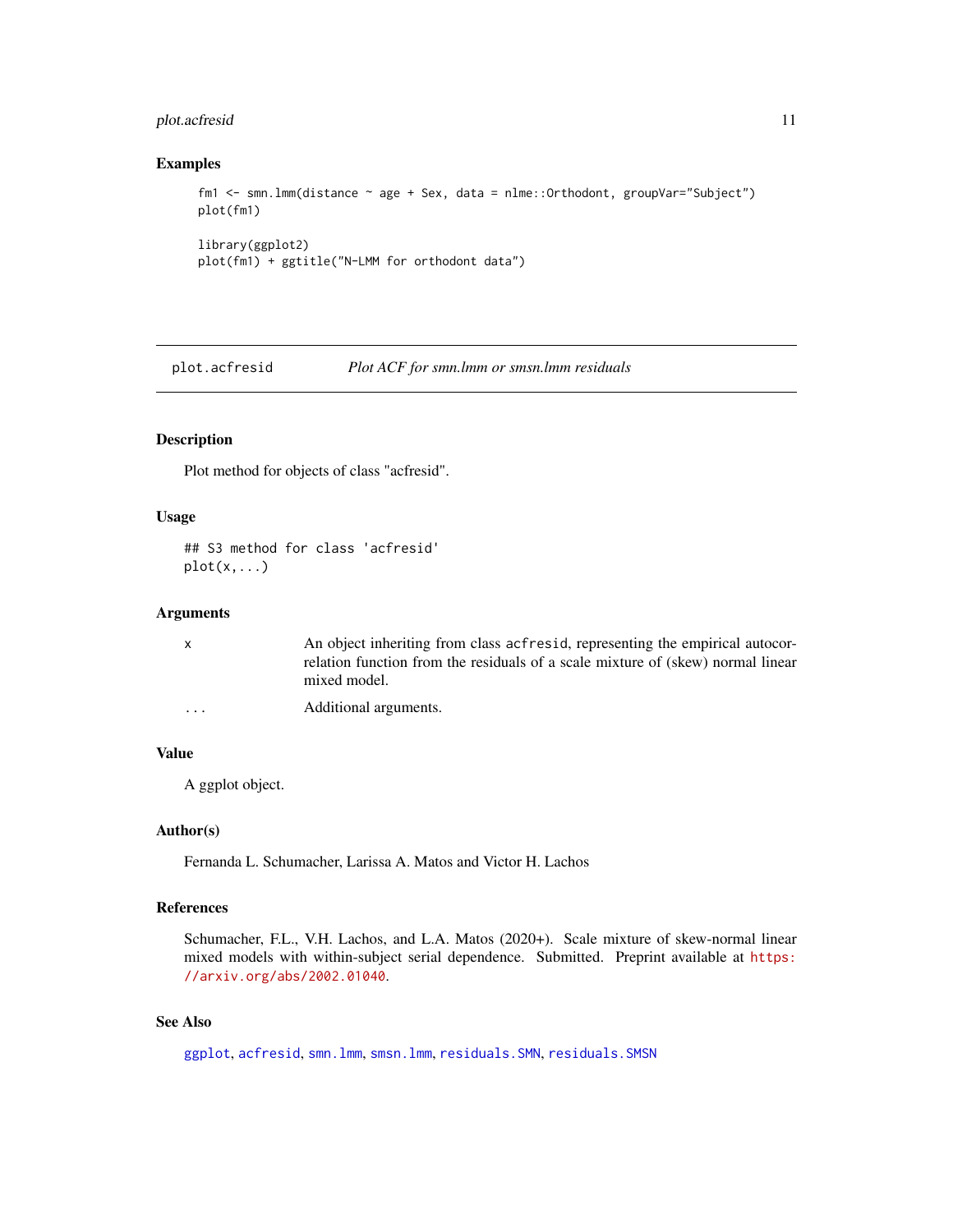# Examples

```
fm1 <- smn.lmm(distance ~ age + Sex, data = nlme::Orthodont, groupVar="Subject")
plot(acfresid(fm1))
acfCI <- acfresid(fm1,calcCI=TRUE)
```

```
plot(acfCI)
```
<span id="page-11-1"></span>plot.mahalDist *Plot Mahalanobis distance for a fitted smn.lmm or smsn.lmm*

# Description

Plot method for objects of class "mahalDist". For the total Mahalanobis distance, it gives a quantile for outlier detection, based on the Mahalanobis distance theoretical distribution.

#### Usage

```
## S3 method for class 'mahalDist'
plot(x,fitobject,type,level=.99,nlabels=3,...)
```
# Arguments

| $\mathsf{x}$ | An object inheriting from class mahalpist, representing the Mahalanobis dis-<br>tance from a fitted scale mixture of (skew) normal linear mixed model.                                                                |
|--------------|-----------------------------------------------------------------------------------------------------------------------------------------------------------------------------------------------------------------------|
| fitobject    | An object inheriting from class SMN or SMSN, representing the fitted scale mix-<br>ture of (skew) normal linear mixed model that was used for calculating the Ma-<br>halanobis distance.                              |
| type         | Optional. Either "total" (default), for the standard Mahalanobis distance,<br>"error", for the error term of the decomposition, or "b" for the random effect<br>term of the decomposition. For details see mahalpist. |
| level        | An optional numeric value in $(0, 1)$ indicating the level of the quantile. It only<br>has utility if type="total". Default is $0.99$ .                                                                               |
| nlabels      | Number of observations that should be labeled. Default is 3.                                                                                                                                                          |
| $\ddotsc$    | Additional arguments.                                                                                                                                                                                                 |

# Value

A ggplot object, plotting the index versus the Mahalanobis distance, if all subject have the same number of observations; or plotting the number of observations per subject versus the Mahalanobis, otherwise.

# Author(s)

<span id="page-11-0"></span>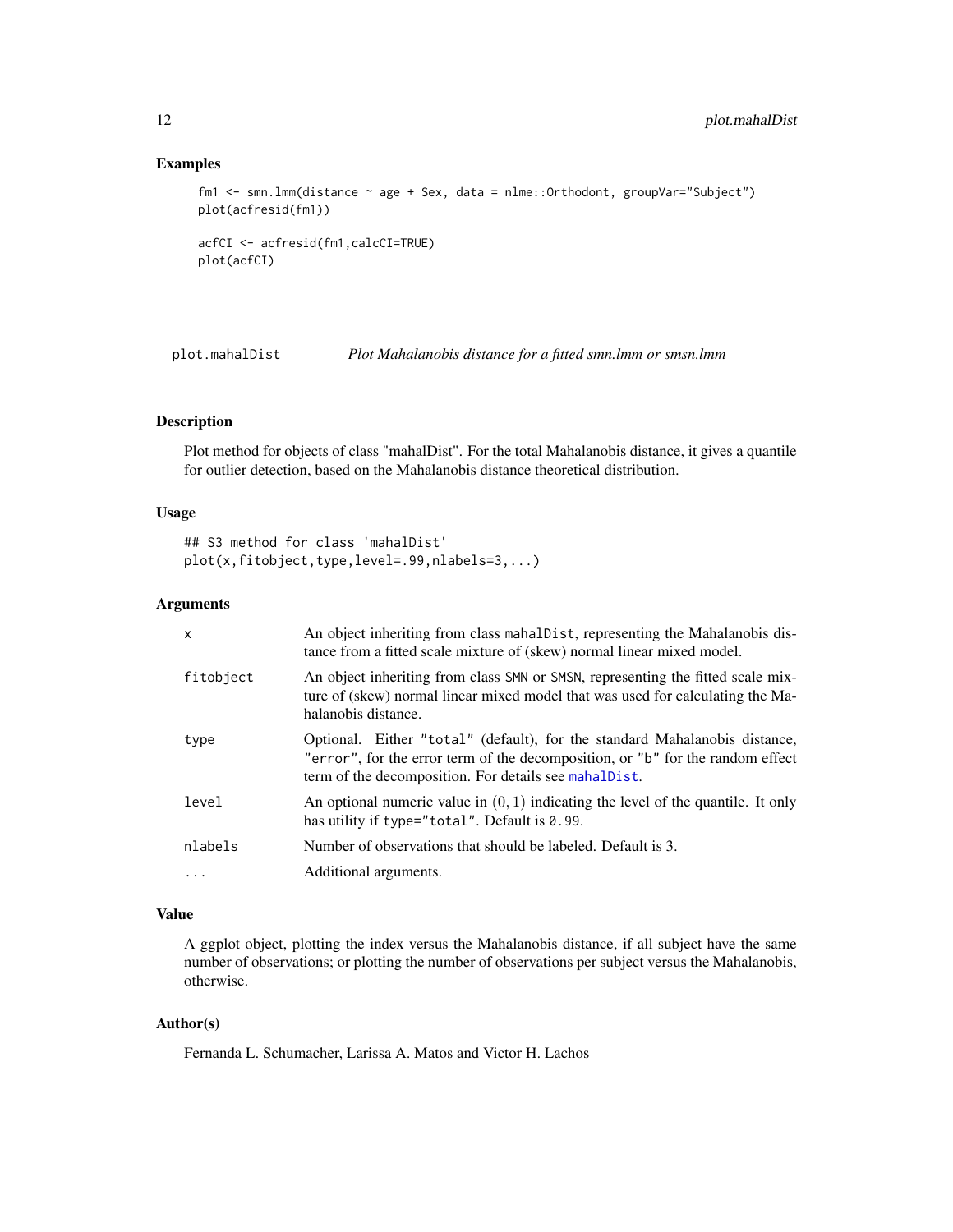# <span id="page-12-0"></span>predict.SMN 13

# References

Schumacher, F.L., V.H. Lachos, and L.A. Matos (2020+). Scale mixture of skew-normal linear mixed models with within-subject serial dependence. Submitted. Preprint available at [https:](https://arxiv.org/abs/2002.01040) [//arxiv.org/abs/2002.01040](https://arxiv.org/abs/2002.01040).

#### See Also

[ggplot](#page-0-0), [mahalDist](#page-8-1), [smn.lmm](#page-19-1), [smsn.lmm](#page-22-1)

# Examples

```
fm1 <- smn.lmm(distance ~ age + Sex, data = nlme::Orthodont, groupVar="Subject")
plot(mahalDist(fm1),fm1,nlabels=2)
```

```
#the estimated quantile is stored at the attribute "info" of the plot object
plotMD <- plot(mahalDist(fm1),fm1)
attr(plotMD, "info")
```
<span id="page-12-1"></span>predict.SMN *Prediction of future observations from an smn.lmm object*

#### Description

Predicted values are obtained through conditional expectation. For details, see Schumacher, Lachos, and Matos (2020).

#### Usage

```
## S3 method for class 'SMN'
predict(object, newData,...)
```
#### Arguments

| object                  | an object inheriting from class SMN, representing a fitted scale mixture normal<br>linear mixed model.                    |
|-------------------------|---------------------------------------------------------------------------------------------------------------------------|
| newData                 | a data frame for which response variable should be predicted, including covari-<br>ates, group Var and possibly time Var. |
| $\cdot$ $\cdot$ $\cdot$ | Additional arguments.                                                                                                     |

# Value

A data frame with covariates, groupVar and ypred, where ypred contains the predicted values from the response variable.

# Author(s)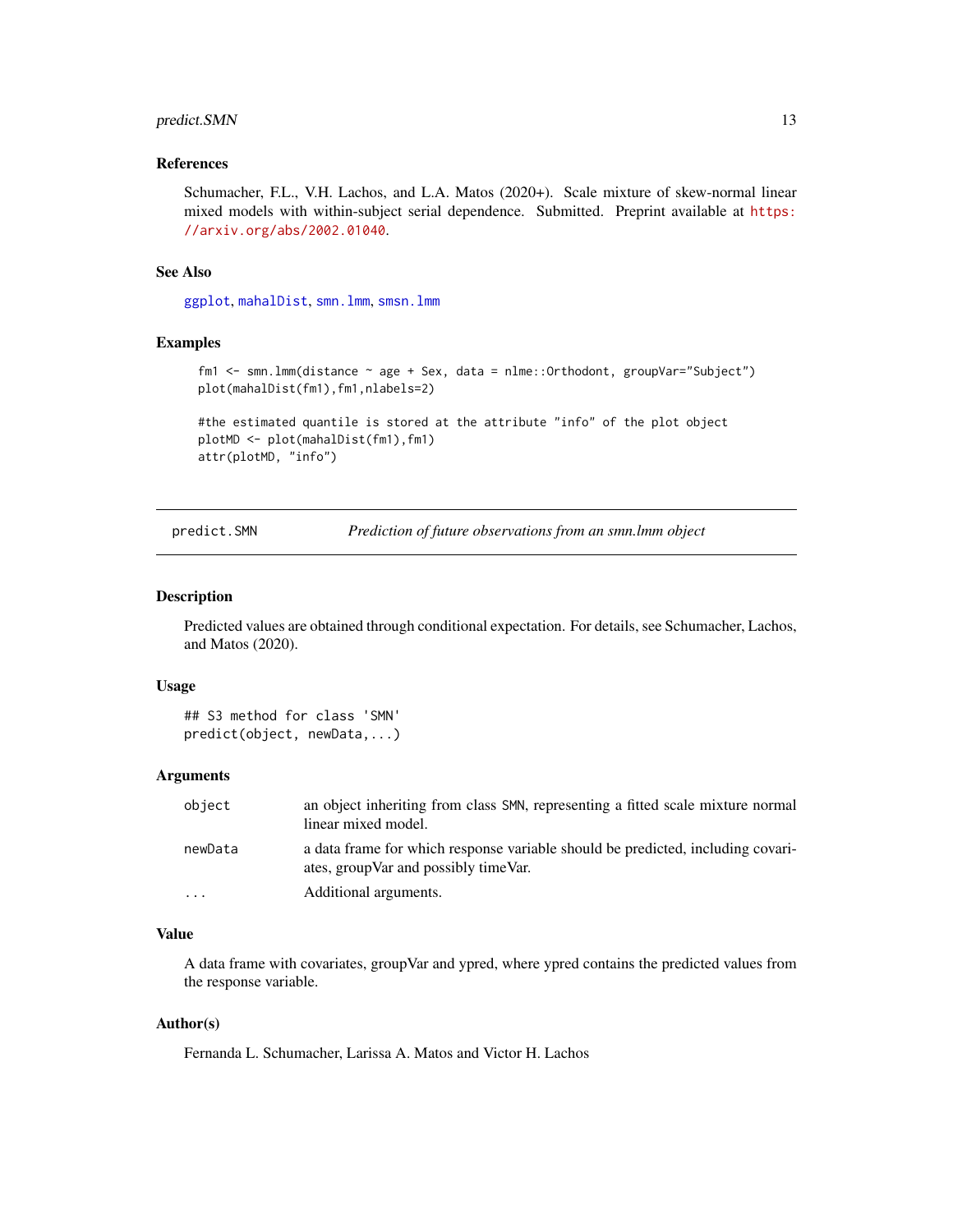# <span id="page-13-0"></span>References

Lachos, V. H., P. Ghosh, and R. B. Arellano-Valle (2010). Likelihood based inference for skewnormal independent linear mixed models. Statistica Sinica 20, 303-322.

Schumacher, F.L., Lachos, V.H., and Matos, L.A. (2020+). Scale mixture of skew-normal linear mixed models with within-subject serial dependence. Submitted. Preprint available at [https:](https://arxiv.org/abs/2002.01040) [//arxiv.org/abs/2002.01040](https://arxiv.org/abs/2002.01040).

# See Also

[smn.lmm](#page-19-1), [fitted.SMN](#page-4-1)

# Examples

```
dat1 <- nlme::Orthodont
fm1 <- smn.lmm(distance ~ age + Sex, data = subset(dat1,age<14), groupVar="Subject")
predict(fm1,subset(dat1,age==14))
```
<span id="page-13-1"></span>predict.SMSN *Prediction of future observations from an smsn.lmm object*

#### Description

Predicted values are obtained through conditional expectation. For details, see Schumacher, Lachos, and Matos (2020).

# Usage

```
## S3 method for class 'SMSN'
predict(object, newData,...)
```
#### Arguments

| object                  | an object inheriting from class SMSN, representing a fitted scale mixture skew-<br>normal linear mixed model.             |
|-------------------------|---------------------------------------------------------------------------------------------------------------------------|
| newData                 | a data frame for which response variable should be predicted, including covari-<br>ates, group Var and possibly time Var. |
| $\cdot$ $\cdot$ $\cdot$ | Additional arguments.                                                                                                     |

# Value

A data frame with covariates, groupVar and ypred, where ypred contains the predicted values from the response variable.

# Author(s)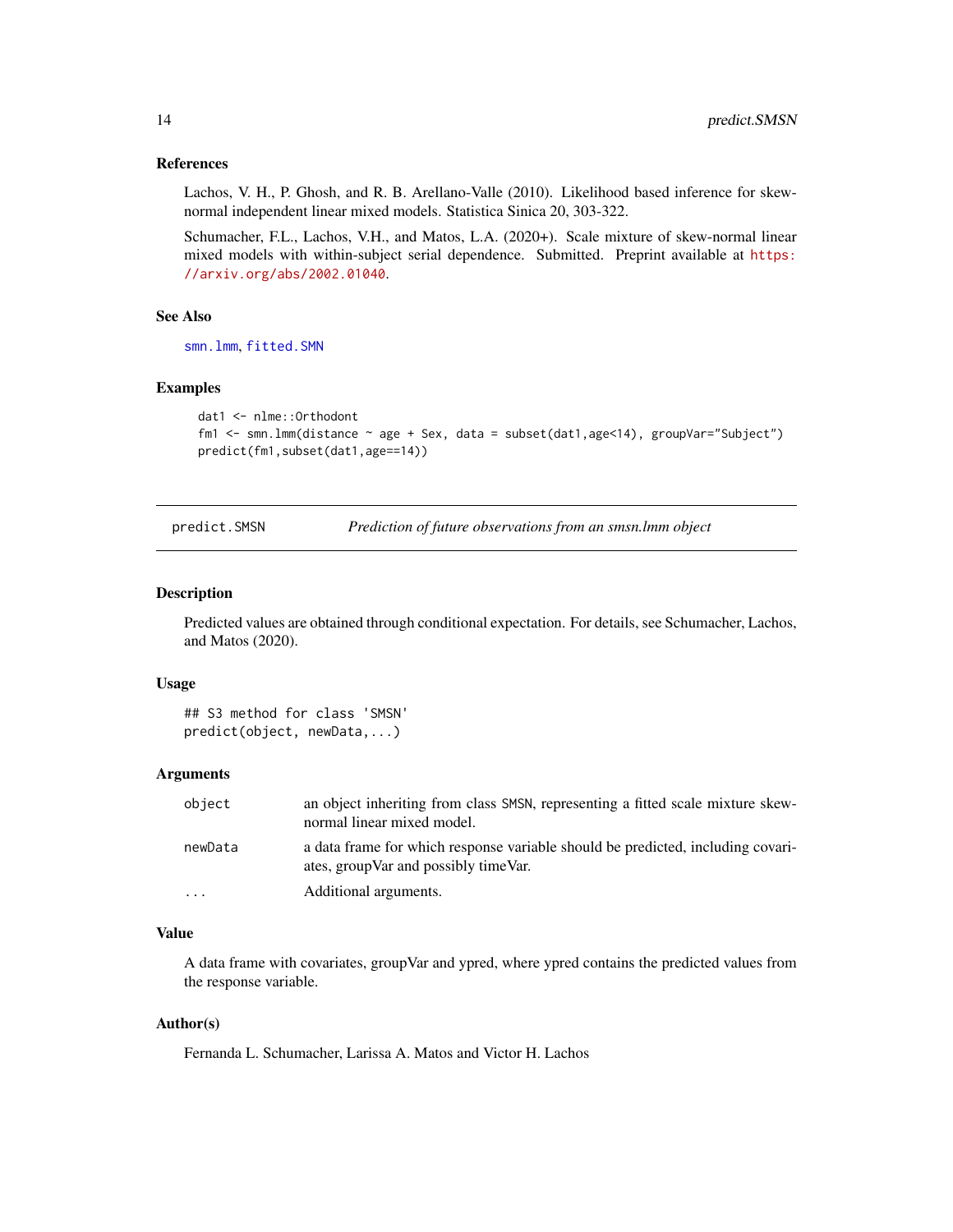#### <span id="page-14-0"></span>print.SMN 15

# References

Lachos, V. H., P. Ghosh, and R. B. Arellano-Valle (2010). Likelihood based inference for skewnormal independent linear mixed models. Statistica Sinica 20, 303-322.

Schumacher, F.L., Lachos, V.H., and Matos, L.A. (2020+). Scale mixture of skew-normal linear mixed models with within-subject serial dependence. Submitted.

#### See Also

[smsn.lmm](#page-22-1), [fitted.SMSN](#page-5-1)

#### Examples

```
dat1 <- nlme::Orthodont
fm1 <- smsn.lmm(distance ~ age + Sex, data = subset(dat1,age<14), groupVar="Subject")
predict(fm1,subset(dat1,age==14))
```
print.SMN *Print a smn.lmm object*

#### Description

Print a smn.lmm object.

#### Usage

## S3 method for class 'SMN'  $print(x, \ldots)$ 

#### Arguments

x an object inheriting from class SMN, representing a fitted scale mixture normal linear mixed model. ... Additional print arguments.

# Author(s)

Fernanda L. Schumacher, Larissa A. Matos and Victor H. Lachos

# References

Lachos, V. H., P. Ghosh, and R. B. Arellano-Valle (2010). Likelihood based inference for skewnormal independent linear mixed models. Statistica Sinica 20, 303-322.

Schumacher, F.L., Lachos, V.H., and Matos, L.A. (2020+). Scale mixture of skew-normal linear mixed models with within-subject serial dependence. Submitted. Preprint available at [https:](https://arxiv.org/abs/2002.01040) [//arxiv.org/abs/2002.01040](https://arxiv.org/abs/2002.01040).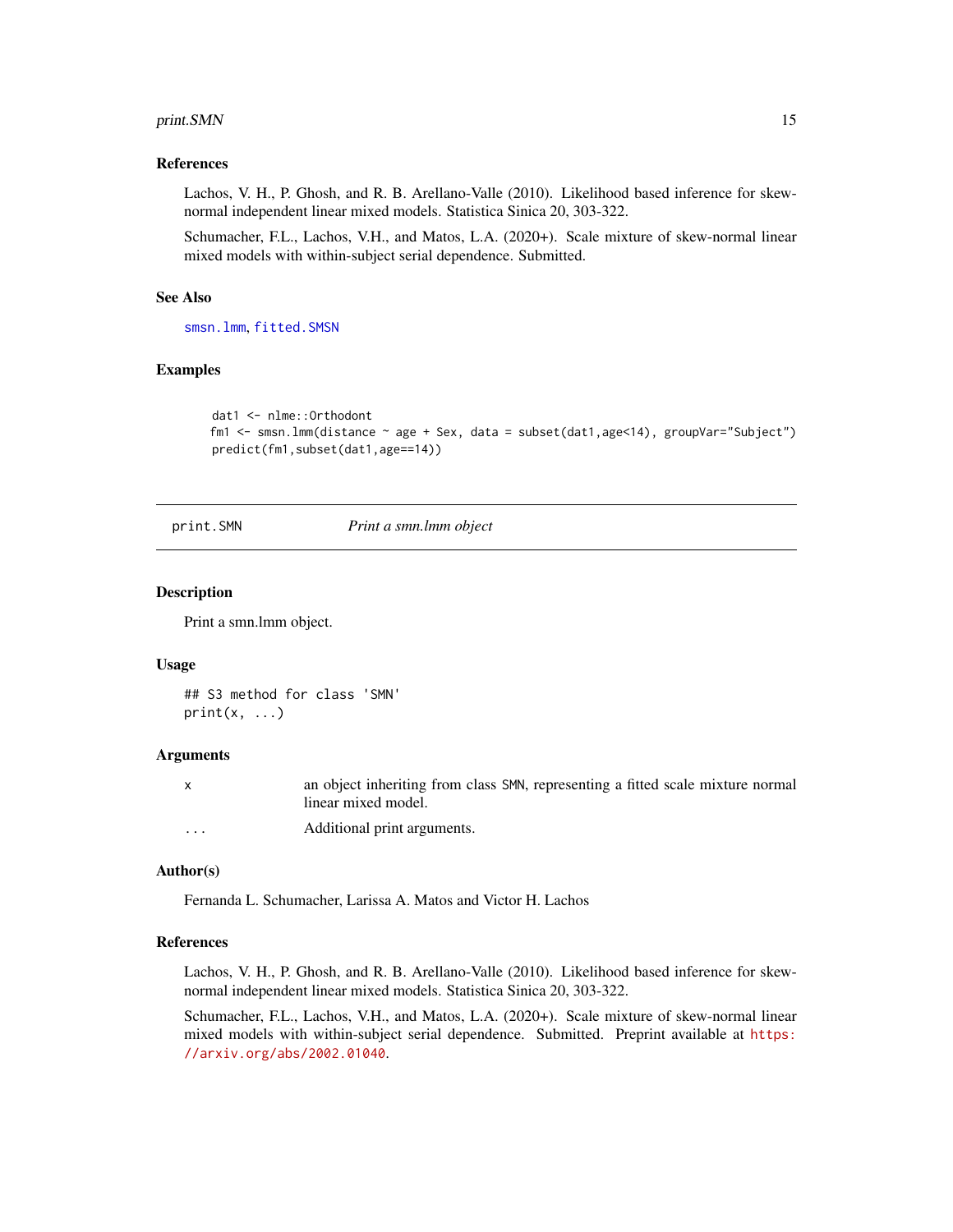# See Also

[smn.lmm](#page-19-1), [summary.SMN](#page-25-1)

# Examples

```
fm1 <- smn.lmm(distance ~ age + Sex, data = nlme::Orthodont, groupVar="Subject")
fm1
```
<span id="page-15-1"></span>print.SMSN *Print a smsn.lmm object*

# Description

Print a smsn.lmm object.

# Usage

## S3 method for class 'SMSN'  $print(x, \ldots)$ 

# Arguments

| X        | an object inheriting from class SMSN, representing a fitted scale mixture skew- |
|----------|---------------------------------------------------------------------------------|
|          | normal linear mixed model.                                                      |
| $\cdots$ | Additional print arguments.                                                     |

# Author(s)

Fernanda L. Schumacher, Larissa A. Matos and Victor H. Lachos

#### References

Lachos, V. H., P. Ghosh, and R. B. Arellano-Valle (2010). Likelihood based inference for skewnormal independent linear mixed models. Statistica Sinica 20, 303-322.

Schumacher, F.L., Lachos, V.H., and Matos, L.A. (2020+). Scale mixture of skew-normal linear mixed models with within-subject serial dependence. Submitted. Preprint available at [https:](https://arxiv.org/abs/2002.01040) [//arxiv.org/abs/2002.01040](https://arxiv.org/abs/2002.01040).

# See Also

[smsn.lmm](#page-22-1), [summary.SMSN](#page-26-1)

# Examples

```
fm1 <- smsn.lmm(distance ~ age + Sex, data = nlme::Orthodont, groupVar="Subject")
fm1
```
<span id="page-15-0"></span>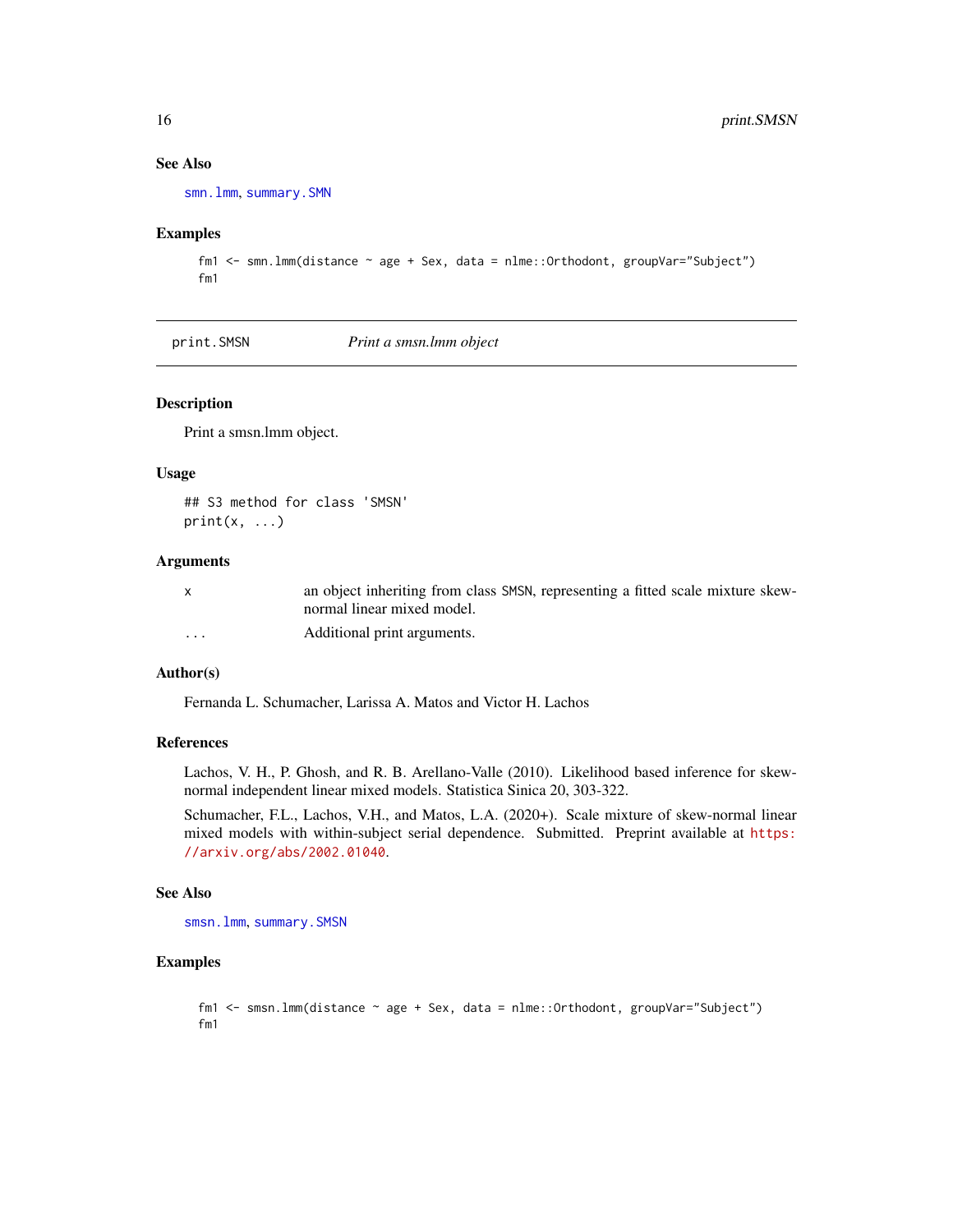<span id="page-16-0"></span>

It extracts random effects from smsn.lmm and smn.lmm objects.

# Usage

ranef(object)

# Arguments

object an object inheriting from class SMSN, representing a fitted scale mixture skewnormal linear mixed model.

# Value

Matrix of estimated random effects.

# Author(s)

Fernanda L. Schumacher, Larissa A. Matos and Victor H. Lachos

# References

Lachos, V. H., P. Ghosh, and R. B. Arellano-Valle (2010). Likelihood based inference for skewnormal independent linear mixed models. Statistica Sinica 20, 303-322.

Schumacher, F.L., Lachos, V.H., and Matos, L.A. (2020+). Scale mixture of skew-normal linear mixed models with within-subject serial dependence. Submitted. Preprint available at [https:](https://arxiv.org/abs/2002.01040) [//arxiv.org/abs/2002.01040](https://arxiv.org/abs/2002.01040).

# See Also

[smsn.lmm](#page-22-1), [smn.lmm](#page-19-1), [fitted.SMSN](#page-5-1), [fitted.SMN](#page-4-1)

# Examples

fm1 <- smsn.lmm(distance ~ age + Sex, data = nlme::Orthodont, groupVar="Subject",tol = .0001) ranef(fm1)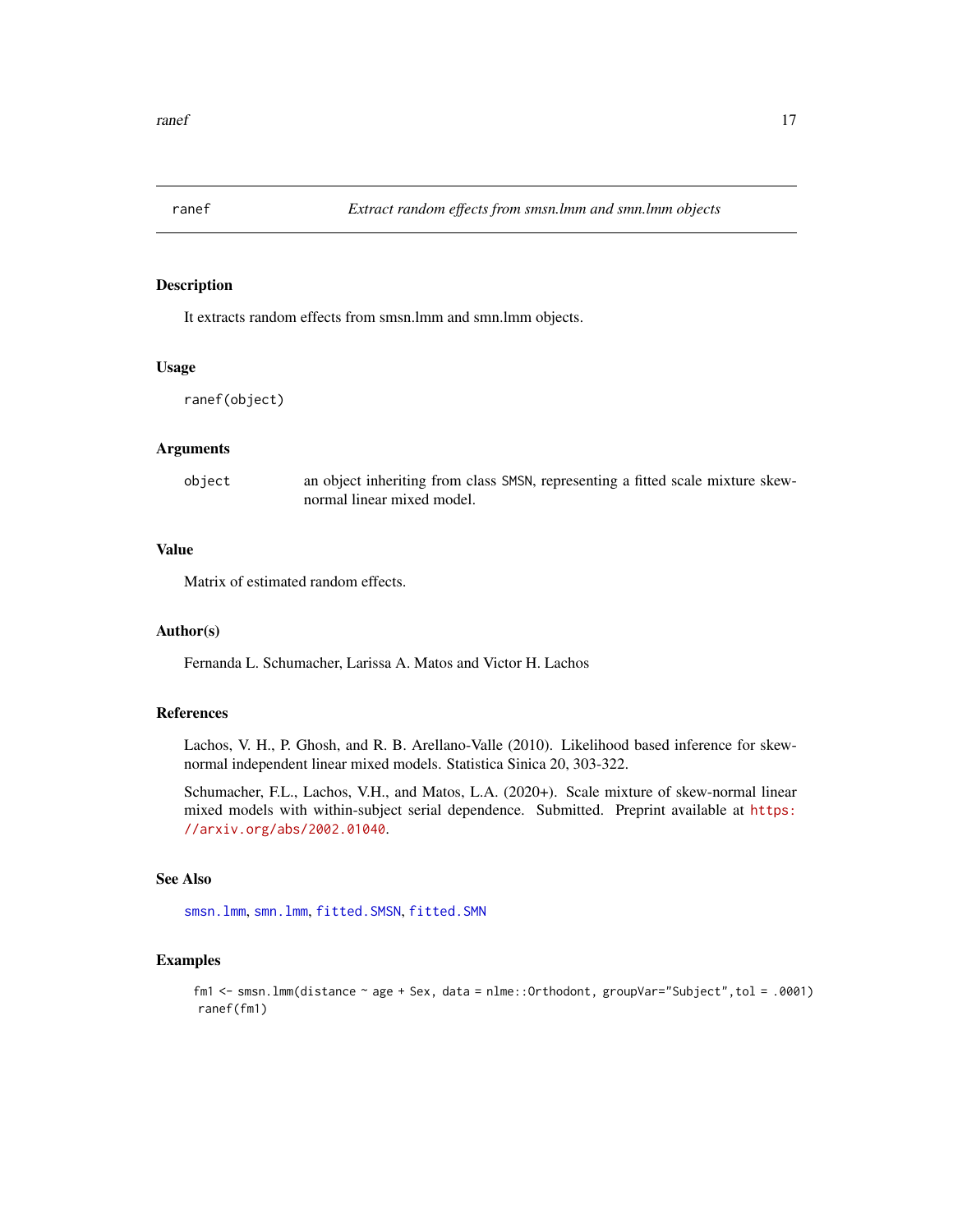The conditional residuals are obtained by subtracting the fitted values from the response vector, while the marginal residuals are obtained by subtracting only the fixed effects from the response vector.

#### Usage

```
## S3 method for class 'SMN'
residuals(object,level="conditional",type="response",...)
## S3 method for class 'SMSN'
residuals(object,level="conditional",type="response",...)
```
# Arguments

| object | An object inheriting from class SMN or SMSN, representing a fitted scale mixture<br>of (skew) normal linear mixed model.                                                                                                                                                                                                                                                                                                                                        |
|--------|-----------------------------------------------------------------------------------------------------------------------------------------------------------------------------------------------------------------------------------------------------------------------------------------------------------------------------------------------------------------------------------------------------------------------------------------------------------------|
| level  | Either "conditional", for obtaining conditional residuals, or "marginal", for<br>marginal residuals.                                                                                                                                                                                                                                                                                                                                                            |
| type   | An optional character string specifying the type of residuals to be used. If<br>"response", as by default, the "raw" residuals (observed - fitted) are used; if<br>"normalized", the standardized residuals (residuals pre-multiplied by the in-<br>verse square-root of the estimated variance matrix) are used; else, if "modified",<br>modified residuals (residuals pre-multiplied by the inverse square-root of the es-<br>timated scale matrix) are used. |
|        | Additional arguments.                                                                                                                                                                                                                                                                                                                                                                                                                                           |

#### Details

Modified residuals are useful when the variance is not finite, such as when  $\nu \leq 2$  for t or ST distributions, or when  $\nu \leq 1$  for SL or SSL distributions.

# Value

Vector with the residuals of length equal to nrow(data).

# Author(s)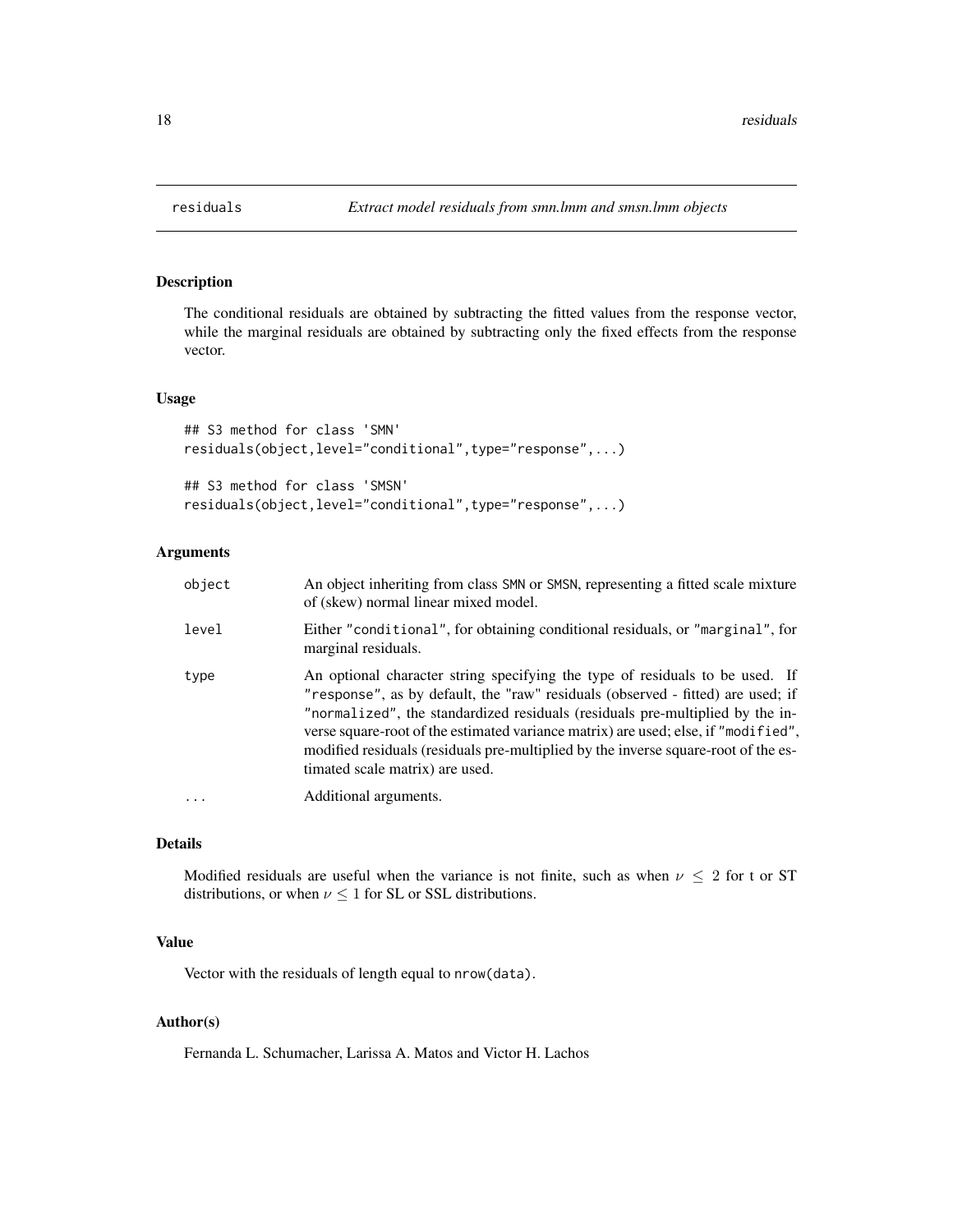#### <span id="page-18-0"></span>rsmsn.lmm 19

# References

Schumacher, F.L., V.H. Lachos, and L.A. Matos (2020+). Scale mixture of skew-normal linear mixed models with within-subject serial dependence. Submitted. Preprint available at [https:](https://arxiv.org/abs/2002.01040) [//arxiv.org/abs/2002.01040](https://arxiv.org/abs/2002.01040).

#### See Also

[smn.lmm](#page-19-1), [smsn.lmm](#page-22-1), [acfresid](#page-1-1), [mahalDist](#page-8-1), [healy.plot](#page-6-1)

# Examples

```
fm1 <- smn.lmm(distance ~ age + Sex, data = nlme::Orthodont, groupVar="Subject")
residuals(fm1)
plot(fm1)
```
rsmsn.lmm *Generate data from SMSN-LMM*

#### Description

It creates a simulated data set from SMSN-LMM (or from SMN-LMM, if lambda=0) with several possible dependence structures, for one subject.

#### Usage

```
rsmsn.lmm(time1, x1, z1, sigma2, D1, beta, lambda, depStruct = "CI",
   phi = NULL, distr = "sn", nu = NULL)
```
### Arguments

| time1     | Vector containing times that should be used in data generation.                                                                                                                           |
|-----------|-------------------------------------------------------------------------------------------------------------------------------------------------------------------------------------------|
| x1        | Design matrix for fixed effects.                                                                                                                                                          |
| z1        | Design matrix for random effects.                                                                                                                                                         |
| sigma2    | Common variance parameter, such that $\Sigma = \text{sigma}2 * R$ .                                                                                                                       |
| D1        | Variance matrix for random effects.                                                                                                                                                       |
| beta      | Vector of fixed effects parameter.                                                                                                                                                        |
| lambda    | Skewness parameter of random effects.                                                                                                                                                     |
| depStruct | Dependence structure. "CI" for condicional independence, "ARp" for $AR(p) - p$<br>is length(phi)-, "CS" for compound symmetry, "DEC" for DEC, and "CAR1"<br>for continuous-time $AR(1)$ . |
| phi       | Parameter vector indexing the dependence structure.                                                                                                                                       |
| distr     | Distribution that should be used. "sn" for skew-normal, "st" for skew-t, "ss"<br>for skew-slash, and "scn" for skew-contaminated normal.                                                  |
| nu        | Parameter vector indexing distr. Should be NULL for "sn", be a vector of length<br>1 for "st" and "ss", and of length 2 for "scn".                                                        |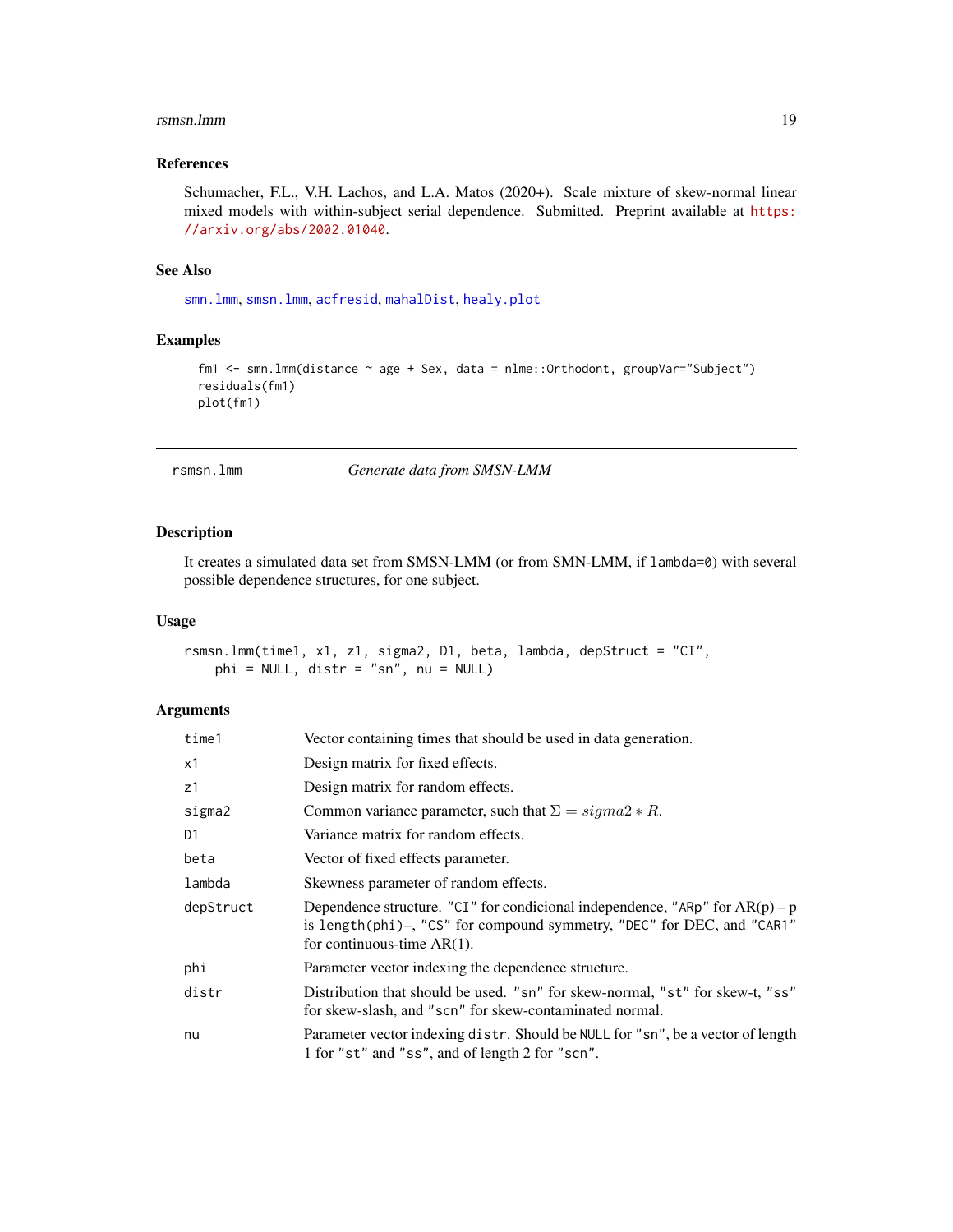# <span id="page-19-0"></span>Value

A data frame containing time, the generated response variable  $(y)$ , and possible covariates.

#### Author(s)

Fernanda L. Schumacher, Larissa A. Matos and Victor H. Lachos

#### References

Lachos, V. H., P. Ghosh, and R. B. Arellano-Valle (2010). Likelihood based inference for skewnormal independent linear mixed models. Statistica Sinica 20, 303-322.

Schumacher, F.L., Lachos, V.H., and Matos, L.A. (2020+). Scale mixture of skew-normal linear mixed models with within-subject serial dependence. Submitted. Preprint available at [https:](https://arxiv.org/abs/2002.01040) [//arxiv.org/abs/2002.01040](https://arxiv.org/abs/2002.01040).

# See Also

[smsn.lmm](#page-22-1)

# Examples

```
#generating a sample for 1 individual at 5 times
 nj1<-5
 rsmsn.lmm(1:nj1,cbind(1,1:nj1),rep(1,nj1),sigma2=.25,
            D1=diag(1), beta = c(1, 2), lambda = 2, depStruct = "ARp", phi=.5,
            distr="st",nu=5)
#generating a sample for m=20 individuals at 5 times
 library(dplyr)
 library(purrr)
 library(ggplot2)
 nj1<-5
 m<-50
 gendatList<- map(rep(nj1,m), function(nj) rsmsn.lmm(1:nj,cbind(1,1:nj),rep(1,nj),sigma2=.25,
 D1 = .5 * diag(1), beta = c(1,2), lambda = 2, depStruct = "ARp", phi=.5))
 gendat<- bind_rows(gendatList,.id="ind")
 ggplot(gendat,aes(x=x,y=y,group=ind)) + geom_line() +
   stat_summary(aes(group = 1),geom = "line", fun.y = mean, col="blue",size=2)
 #
 fm1 <- smsn.lmm(y ~ x, data = gendat, groupVar="ind", depStruct="ARp", pAR=1)
 summary(fm1)
```
<span id="page-19-1"></span>smn.lmm *ML estimation of scale mixture of normal linear mixed models*

#### Description

It fits a scale mixture of normal linear mixed model with possible within-subject dependence structure, using an EM-type algorithm. It provides estimates and standard errors of parameters.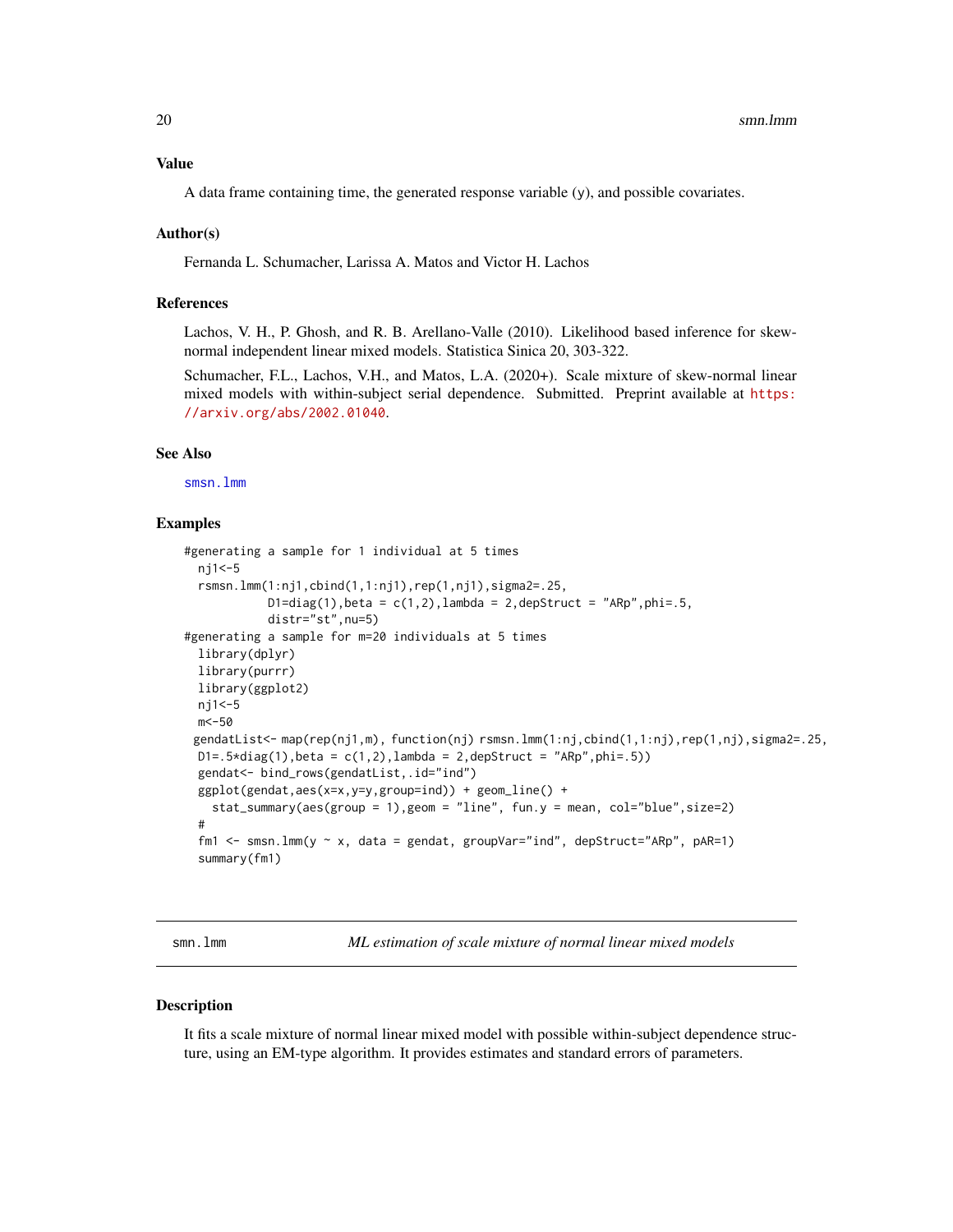#### smn.lmm 21

# Usage

```
smn.lmm(data, formFixed, groupVar, formRandom = \sim1, depStruct = "CI",
   timeVar = NULL, distr = "norm", pAR = 1, lubEC = 10,
   tol = 1e-06, max.iter = 200, calc.se = TRUE, lb = NULL,
   lu = NULL, initialValues = list(beta = NULL, sigma2 = NULL,
        D = NULL, phi = NULL, nu = NULL), quiet = FALSE, showCriterium=FALSE)
```
# Arguments

| data          | A data frame containing the variables named in formFixed, formRandom, groupVar,<br>and timeVar.                                                                                                                                                                                                                                   |
|---------------|-----------------------------------------------------------------------------------------------------------------------------------------------------------------------------------------------------------------------------------------------------------------------------------------------------------------------------------|
| formFixed     | A two-sided linear formula object describing the fixed effects part of the model,<br>with the response on the left of a $\sim$ operator and the covariates, separated by $+$<br>operators, on the right.                                                                                                                          |
| groupVar      | A character containing the name of the variable which represents the subjects or<br>groups in data.                                                                                                                                                                                                                               |
| formRandom    | A one-sided linear formula object describing the random effects part of the<br>model, with the covariates, separated by $+$ operators, on the right of a $\sim$ operator.<br>By default, a model with random intercept is considered.                                                                                             |
| depStruct     | A character indicating which dependence structure should be used. "CI" for<br>condicional independence, "ARp" for $AR(p) - p$ is length(phi)-, "CS" for<br>compound symmetry, "DEC" for DEC, and "CAR1" for continuous-time AR(1).                                                                                                |
| timeVar       | A character containing the name of the variable which represents the time in<br>data. Meaningless if depStruct="CI" or depStruct="CS". For other struc-<br>tures, if is. null(timeVar) the observations are considered equally spaced and<br>ordered. If depStruct="ARp", timeVar must the an index, preferably starting at<br>1. |
| distr         | A character indicating which distribution should be used. "norm" for normal,<br>"t" for t, "sl" for slash, and "cn" for contaminated normal.                                                                                                                                                                                      |
| pAR           | If depStruct="ARp", pAR indicates the order of the autoregressive process that<br>should be used. Otherwise, it is meaningless.                                                                                                                                                                                                   |
| luDEC         | Optional. Upper limit for estimating the "damping" parameter for DEC covari-<br>ance. If luDEC<=1, only attenuation of the exponential decay can be obtained.                                                                                                                                                                     |
| tol           | Tolerance for the convergence criterion. Default=1e-6.                                                                                                                                                                                                                                                                            |
| max.iter      | Maximum number of iterations for the EM algorithm. Default=200.                                                                                                                                                                                                                                                                   |
| calc.se       | A logical value indicating if standard errors should be calculated.                                                                                                                                                                                                                                                               |
| 1b            | Optional. Bottom limit for estimating nu.                                                                                                                                                                                                                                                                                         |
| lu            | Optional. Upper limit for estimating nu.                                                                                                                                                                                                                                                                                          |
| initialValues | Optional. A named list containing initial parameter values, with at most the<br>following elements: beta, sigma2, D, phi, nu.                                                                                                                                                                                                     |
| quiet         | A logical value indicating if the iteration message should be suppressed. Useful<br>when calling the function in R Markdown.                                                                                                                                                                                                      |
| showCriterium | A logical value indicating if the criterium should be shown at each iteration.                                                                                                                                                                                                                                                    |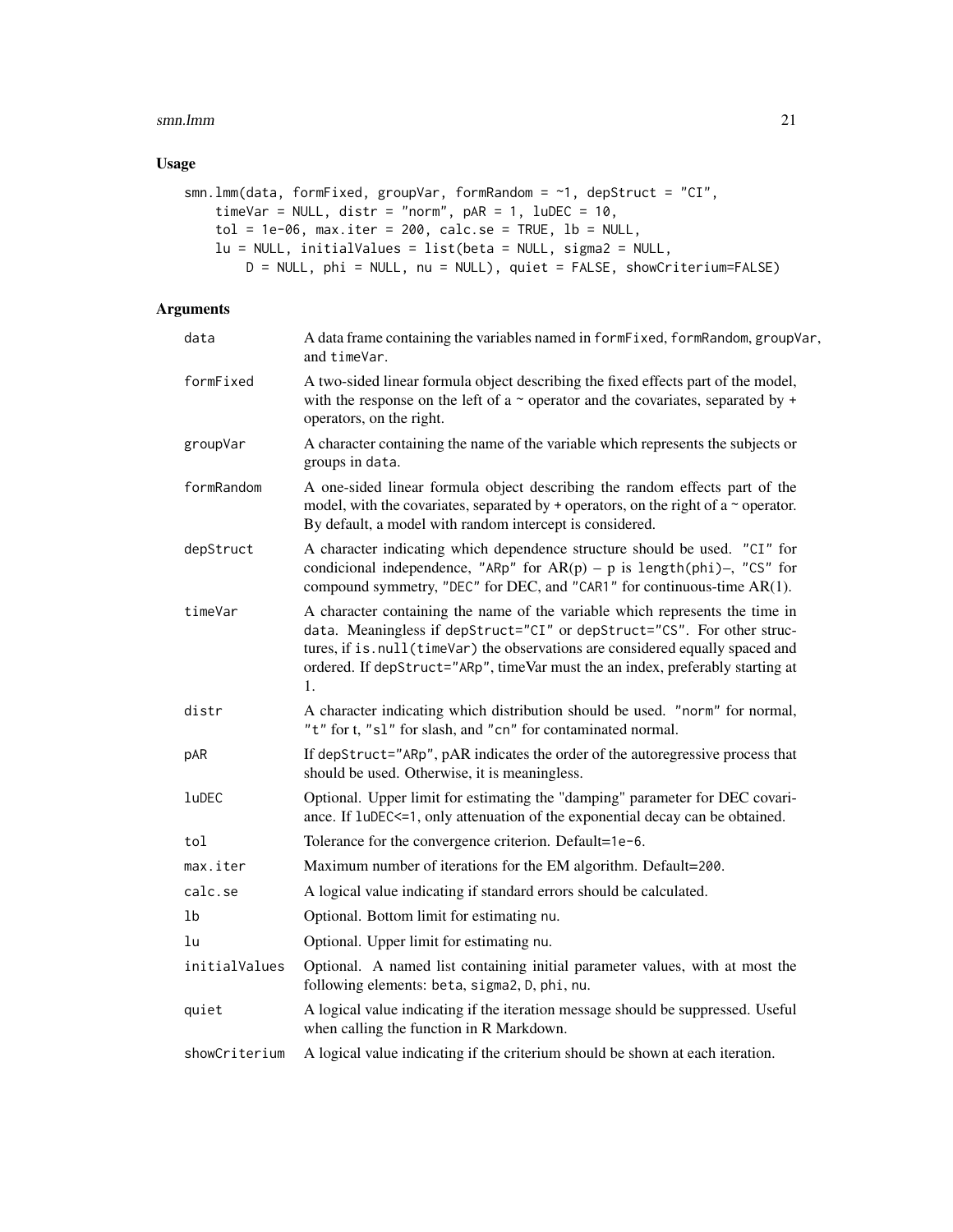# Details

It fits the model  $Y_i = X_i \beta + Z_i b_i + \epsilon_i$ , for  $i = 1, ..., n$ , where  $Y_i$  is a vector with  $n_i$  observed continuous responses,  $b_i$   $SMN(0, D; H)$  and  $\epsilon_i$   $SMN(0, \Sigma_i; H)$ , indexed by the same mixing distribution.

For details see Schumacher, Matos & Lachos (2020+).

# Value

An object of class "SMN" representing the SMN-LMM fit. Generic functions such as print and summary have methods to show the results of the fit. The functions fitted and ranef can be used to extract some of its components.

Specifically, the following components are returned:

| theta       | Named vector with parameter estimates.                        |
|-------------|---------------------------------------------------------------|
| iter        | Number of iterations runned.                                  |
| estimates   | A named list containing parameter estimates.                  |
|             | random.effects Estimated random effects.                      |
| std.error   | A vector with standard errors.                                |
| loglik      | Value of the log-likelihood at last iteration.                |
| elapsedTime | Time elapsed in processing, in seconds.                       |
| error       | Convergence criterion at last iteration.                      |
| call        | The smn. Imm call that produced the object.                   |
| criteria    | A list with AIC and BIC criterion.                            |
| data        | The data frame used on smn. Imm call.                         |
| forumla     | A list containing the formulas used on smn. Imm call.         |
| depStruct   | A character indicating which depedence structure was used.    |
| distr       | A character indicating which distribution was used.           |
| N           | The number of observations used.                              |
| n           | The number of individuals/groups used.                        |
| groupVar    | A character indicating the name of the grouping variable.     |
| timeVar     | A character indicating the name of the time variable, if any. |
| fitted      | A vector of fitted values, if calc.bi=TRUE.                   |

#### Author(s)

Fernanda L. Schumacher, Larissa A. Matos and Victor H. Lachos

#### References

Lachos, V. H., P. Ghosh, and R. B. Arellano-Valle (2010). Likelihood based inference for skewnormal independent linear mixed models. Statistica Sinica 20, 303-322.

Schumacher, F.L., Lachos, V.H., and Matos, L.A. (2020+). Scale mixture of skew-normal linear mixed models with within-subject serial dependence. Submitted. Preprint available at [https:](https://arxiv.org/abs/2002.01040) [//arxiv.org/abs/2002.01040](https://arxiv.org/abs/2002.01040).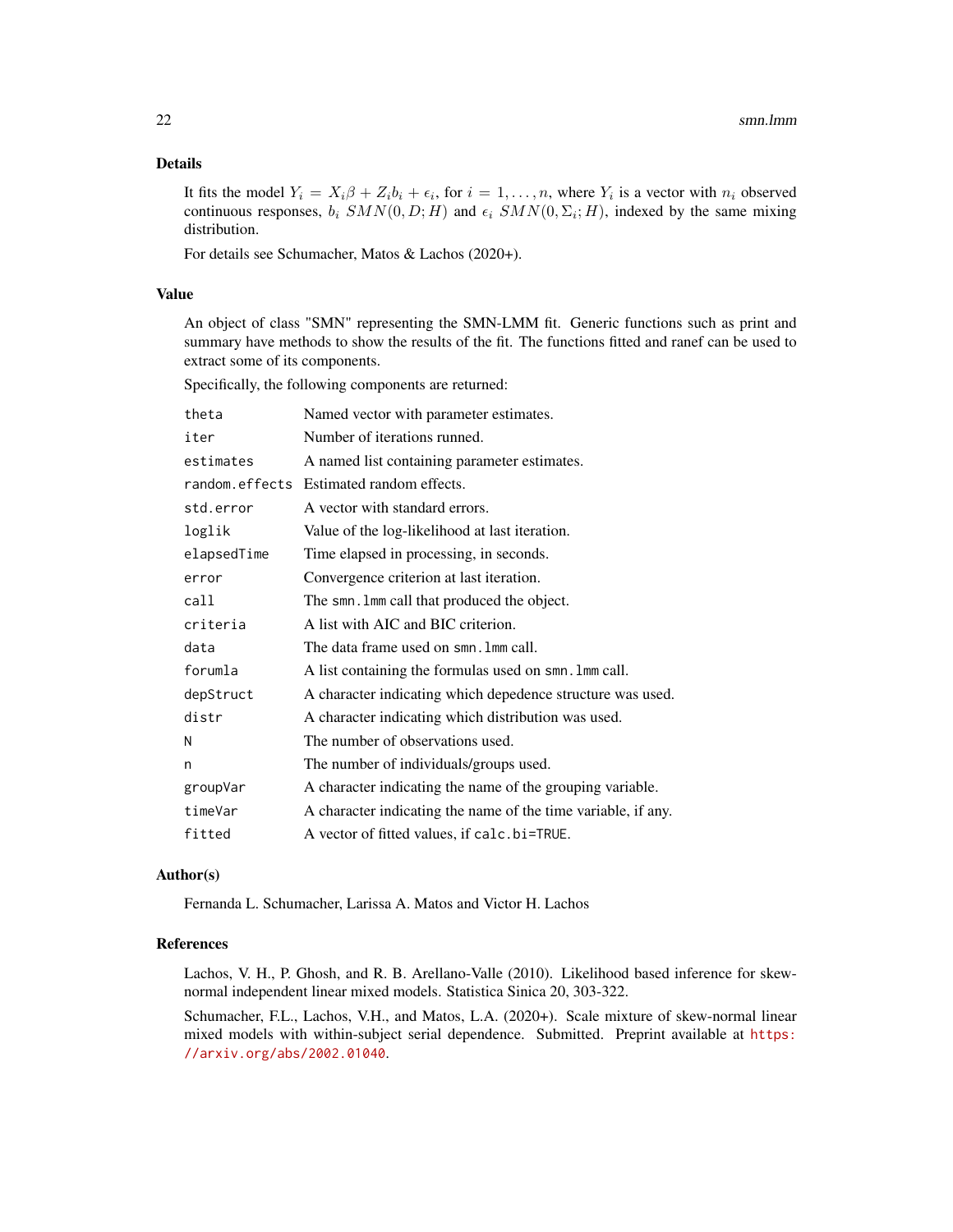#### <span id="page-22-0"></span>smsn.lmm 23

#### See Also

[print.SMN](#page-14-1), [summary.SMN](#page-25-1), [predict.SMN](#page-12-1), [residuals.SMN](#page-17-1), [plot.SMN](#page-9-1), [smsn.lmm](#page-22-1)

#### Examples

```
#simple example
 dat1 <- as.data.frame(nlme::Orthodont)
 fm1 <- smn.lmm(dat1,formFixed=distance ~ age,groupVar="Subject",max.iter = 30)
 fm1
#fitting for several distributions / dependence structures
 fm1 <- smn.lmm(dat1,formFixed=distance ~ age+Sex,groupVar="Subject")
 fm2 <- smn.lmm(dat1,formFixed=distance ~ age+Sex,groupVar="Subject", distr="t")
 fm3 <- smn.lmm(dat1,formFixed=distance ~ age+Sex,groupVar="Subject", distr="sl")
 fm4 <- smn.lmm(dat1,formFixed=distance ~ age+Sex,groupVar="Subject", depStruct="ARp",pAR=1)
 rbind(fm1$criteria,fm2$criteria,fm3$criteria,fm4$criteria)
 summary(fm3)
 #some diagnostic tools
 plot(fm1)
 acf1<- acfresid(fm1,calcCI=TRUE,MCiter=100)
 plot(acf1)
 plot(mahalDist(fm1),fm1,nlabels=2)
 healy.plot(fm1)
```
<span id="page-22-1"></span>

| smsn.lmm |  |
|----------|--|
|          |  |

ML estimation of scale mixture of skew-normal linear mixed models

# **Description**

It fits a scale mixture of skew-normal linear mixed model with possible within-subject dependence structure, using an EM-type algorithm. It provides estimates and standard errors of parameters.

# Usage

```
smsn.lmm(data, formFixed, groupVar, formRandom = \sim1, depStruct = "CI",
    timeVar = NULL, distr = "sn", pAR = 1, luDEC = 10,
   tol = 1e-06, max.iter = 200, calc.se = TRUE, lb = NULL,
   lu = NULL, initialValues = list(beta = NULL, sigma2 = NULL,
   D = NULL, lambda = NULL, phi = NULL, nu = NULL), quiet = FALSE, showCriterium=FALSE)
```
#### Arguments

| data      | A data frame containing the variables named in form Fixed, form Random, group Var,<br>and timeVar.                                                                                                       |
|-----------|----------------------------------------------------------------------------------------------------------------------------------------------------------------------------------------------------------|
| formFixed | A two-sided linear formula object describing the fixed effects part of the model,<br>with the response on the left of a $\sim$ operator and the covariates, separated by $+$<br>operators, on the right. |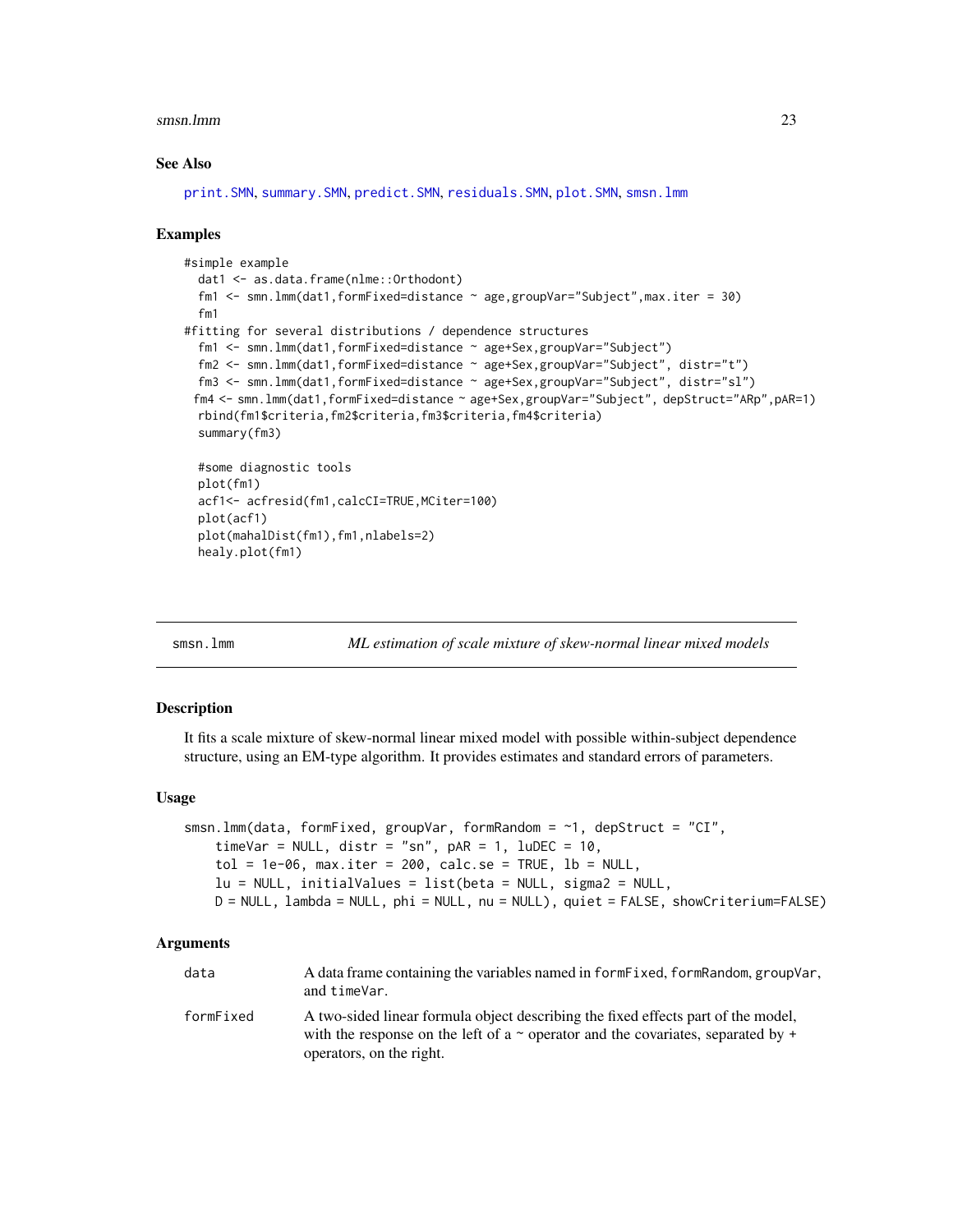| groupVar       | A character containing the name of the variable which represents the subjects or<br>groups in data.                                                                                                                                                                                                                               |  |
|----------------|-----------------------------------------------------------------------------------------------------------------------------------------------------------------------------------------------------------------------------------------------------------------------------------------------------------------------------------|--|
| formRandom     | A one-sided linear formula object describing the random effects part of the<br>model, with the covariates, separated by $+$ operators, on the right of a $\sim$ operator.<br>By default, a model with random intercept is considered.                                                                                             |  |
| depStruct      | A character indicating which dependence structure should be used. "CI" for<br>condicional independence, "ARp" for $AR(p) - p$ is length(phi)-, "CS" for<br>compound symmetry, "DEC" for DEC, and "CAR1" for continuous-time AR(1).                                                                                                |  |
| timeVar        | A character containing the name of the variable which represents the time in<br>data. Meaningless if depStruct="CI" or depStruct="CS". For other struc-<br>tures, if is. null(timeVar) the observations are considered equally spaced and<br>ordered. If depStruct="ARp", timeVar must the an index, preferably starting at<br>1. |  |
| distr          | A character indicating which distribution should be used. "sn" for skew-normal,<br>"st" for skew-t, "ssl" for skew-slash, and "scn" for skew-contaminated nor-<br>mal.                                                                                                                                                            |  |
| pAR            | If depStruct="ARp", pAR indicates the order of the autoregressive process that<br>should be used. Otherwise, it is meaningless.                                                                                                                                                                                                   |  |
| luDEC          | Optional. Upper limit for estimating the "damping" parameter for DEC covari-<br>ance. If luDEC<=1, only attenuation of the exponential decay can be obtained.                                                                                                                                                                     |  |
| tol            | Tolerance for the convergence criterion. Default=1e-6.                                                                                                                                                                                                                                                                            |  |
| max.iter       | Maximum number of iterations for the EM algorithm. Default=200.                                                                                                                                                                                                                                                                   |  |
| calc.se        | A logical value indicating if standard errors should be calculated.                                                                                                                                                                                                                                                               |  |
| 1 <sub>b</sub> | Optional. Bottom limit for estimating nu.                                                                                                                                                                                                                                                                                         |  |
| lu             | Optional. Upper limit for estimating nu.                                                                                                                                                                                                                                                                                          |  |
| initialValues  | Optional. A named list containing initial parameter values, with at most the<br>following elements: beta, sigma2, D, lambda, phi, nu.                                                                                                                                                                                             |  |
| quiet          | A logical value indicating if the iteration message should be suppressed. Useful<br>when calling the function in R Markdown.                                                                                                                                                                                                      |  |
| showCriterium  | A logical value indicating if the criterium should be shown at each iteration.                                                                                                                                                                                                                                                    |  |

# Details

It fits the model  $Y_i = X_i \beta + Z_i b_i + \epsilon_i$ , for  $i = 1, ..., n$ , where  $Y_i$  is a vector with  $n_i$  observed continuous responses,  $b_i$   $SMSN(c\Delta, D, \lambda; H)$  and  $\epsilon_i$   $SMN(0, \Sigma_i; H)$ , indexed by the same mixing distribution.

For details see Schumacher, Matos & Lachos (2020+).

# Value

An object of class "SMSN" representing the SMSN-LMM fit. Generic functions such as print and summary have methods to show the results of the fit. The functions fitted and ranef can be used to extract some of its components.

Specifically, the following components are returned: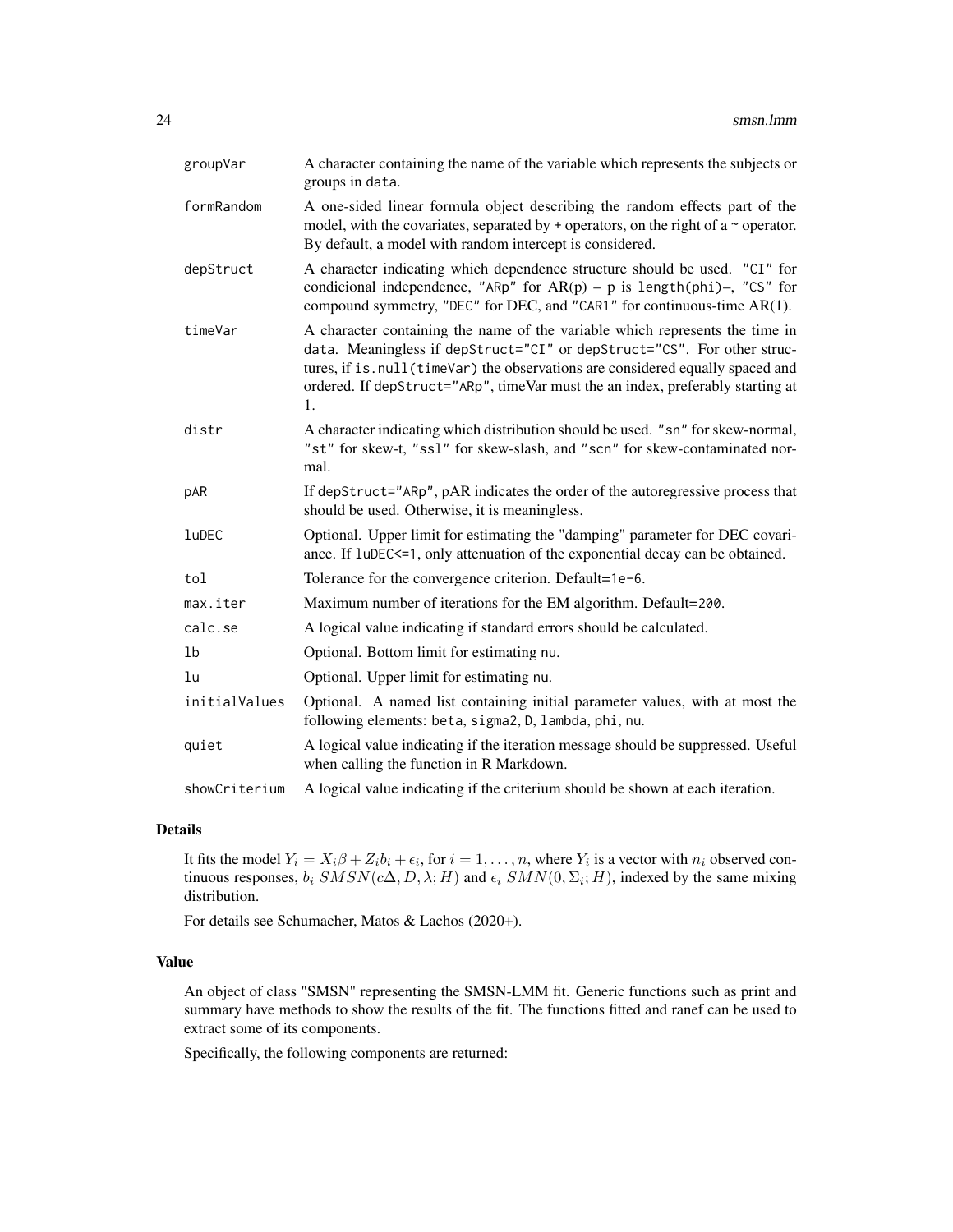#### <span id="page-24-0"></span>smsn.lmm 25

| theta       | Named vector with parameter estimates.                        |
|-------------|---------------------------------------------------------------|
| iter        | Number of iterations runned.                                  |
| estimates   | A named list containing parameter estimates.                  |
|             | random.effects Estimated random effects.                      |
| std.error   | A vector with standard errors.                                |
| loglik      | Value of the log-likelihood at last iteration.                |
| elapsedTime | Time elapsed in processing, in seconds.                       |
| error       | Convergence criterion at last iteration.                      |
| call        | The smsn. Imm call that produced the object.                  |
| criteria    | A list with AIC and BIC criterion.                            |
| data        | The data frame used on smsn. Imm call.                        |
| forumla     | A list containing the formulas used on smsn. Imm call.        |
| depStruct   | A character indicating which depedence structure was used.    |
| distr       | A character indicating which distribution was used.           |
| N           | The number of observations used.                              |
| n           | The number of individuals/groups used.                        |
| groupVar    | A character indicating the name of the grouping variable.     |
| timeVar     | A character indicating the name of the time variable, if any. |
| fitted      | A vector of fitted values, if calc.bi=TRUE.                   |

# Author(s)

Fernanda L. Schumacher, Larissa A. Matos and Victor H. Lachos

# References

Lachos, V. H., P. Ghosh, and R. B. Arellano-Valle (2010). Likelihood based inference for skewnormal independent linear mixed models. Statistica Sinica 20, 303-322.

Schumacher, F.L., V.H. Lachos, and L.A. Matos (2020+). Scale mixture of skew-normal linear mixed models with within-subject serial dependence. Submitted. Preprint available at [https:](https://arxiv.org/abs/2002.01040) [//arxiv.org/abs/2002.01040](https://arxiv.org/abs/2002.01040).

# See Also

[print.SMSN](#page-15-1), [summary.SMSN](#page-26-1), [predict.SMSN](#page-13-1), [residuals.SMSN](#page-17-1), [plot.SMSN](#page-9-1), [smn.lmm](#page-19-1)

# Examples

```
#simple example
  dat1 <- as.data.frame(nlme::Orthodont)
  fm1 <- smsn.lmm(dat1,formFixed=distance ~ age,groupVar="Subject",max.iter = 30)
  fm1
#fitting for several distributions / dependence structures
  fm1 <- smsn.lmm(dat1,formFixed=distance ~ age+Sex,groupVar="Subject")
```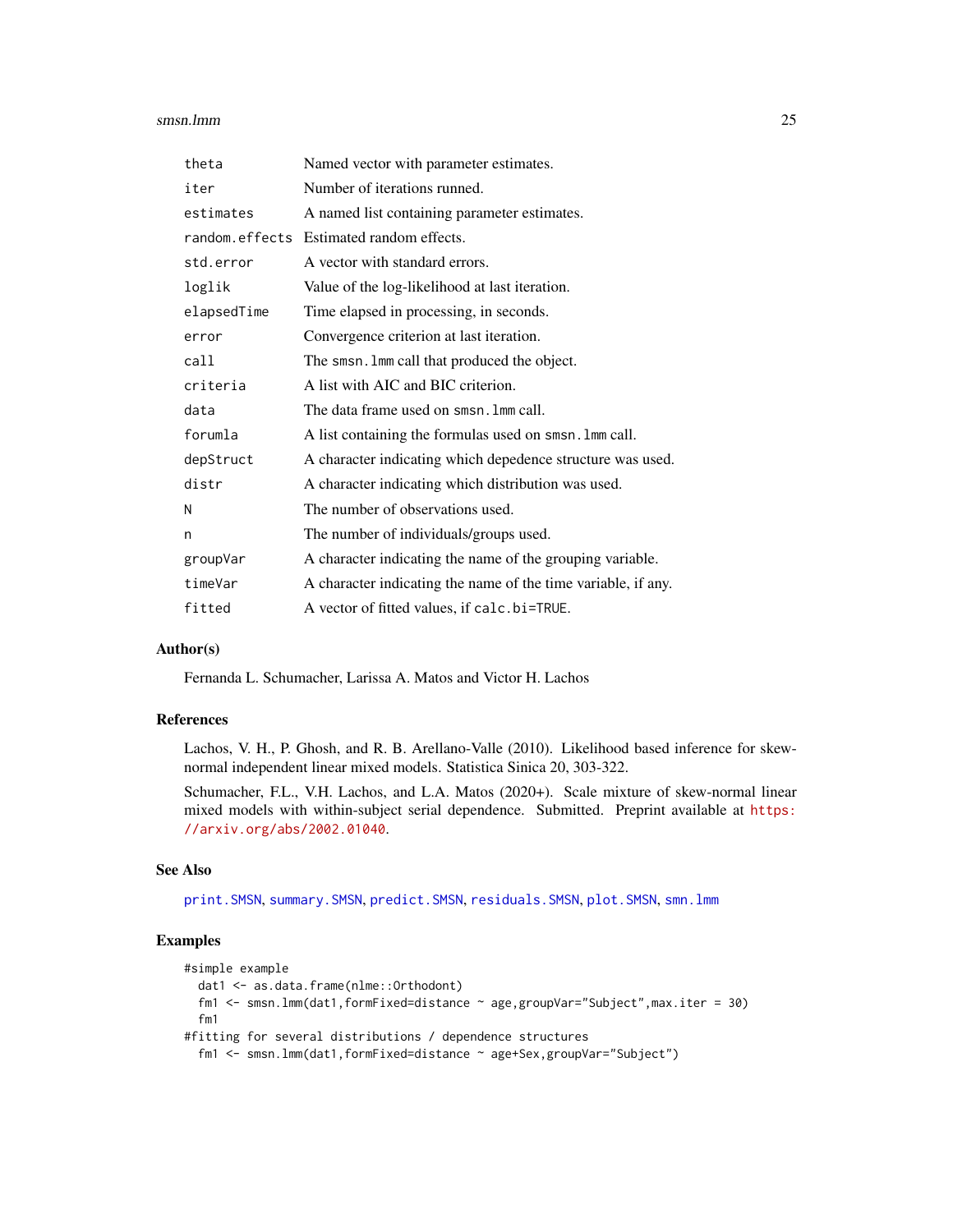```
fm2 <- smsn.lmm(dat1,formFixed=distance ~ age+Sex,groupVar="Subject", distr="st")
fm3 <- smsn.lmm(dat1,formFixed=distance ~ age+Sex,groupVar="Subject", distr="ssl")
fm4 <- smsn.lmm(dat1,formFixed=distance ~ age+Sex,groupVar="Subject", depStruct="ARp",pAR=1)
rbind(fm1$criteria,fm2$criteria,fm3$criteria,fm4$criteria)
summary(fm3)
#some diagnostic tools
plot(fm1)
```

```
acf1<- acfresid(fm1,calcCI=TRUE,MCiter=100)
plot(acf1)
plot(mahalDist(fm1),fm1,nlabels=2)
healy.plot(fm1)
```
<span id="page-25-1"></span>summary.SMN *Summary of a smn.lmm object*

# Description

summary method for class "SMN".

# Usage

```
## S3 method for class 'SMN'
summary(object, confint.level = 0.95, ...)
```
# Arguments

| object | an object inheriting from class SMN, representing a fitted scale mixture normal<br>linear mixed model. |
|--------|--------------------------------------------------------------------------------------------------------|
|        | confinit. Level Level of the approximate confidence intervals presented. Default= $0.95$ .             |
| .      | Additional arguments.                                                                                  |

#### Value

| varRandom  | estimated variance matrix from random effects $(D)$ .                                                                               |
|------------|-------------------------------------------------------------------------------------------------------------------------------------|
| varFixed   | parameter estimates of variance from random errors $(\Sigma)$ . For recovering the<br>error variance matrix use error Var function. |
| tableFixed | estimated fixed effects, their standard errors and approximated confidence inter-<br>vals.                                          |
| criteria   | Log-likelihood value from MLE, AIC and BIC criteria.                                                                                |

# Author(s)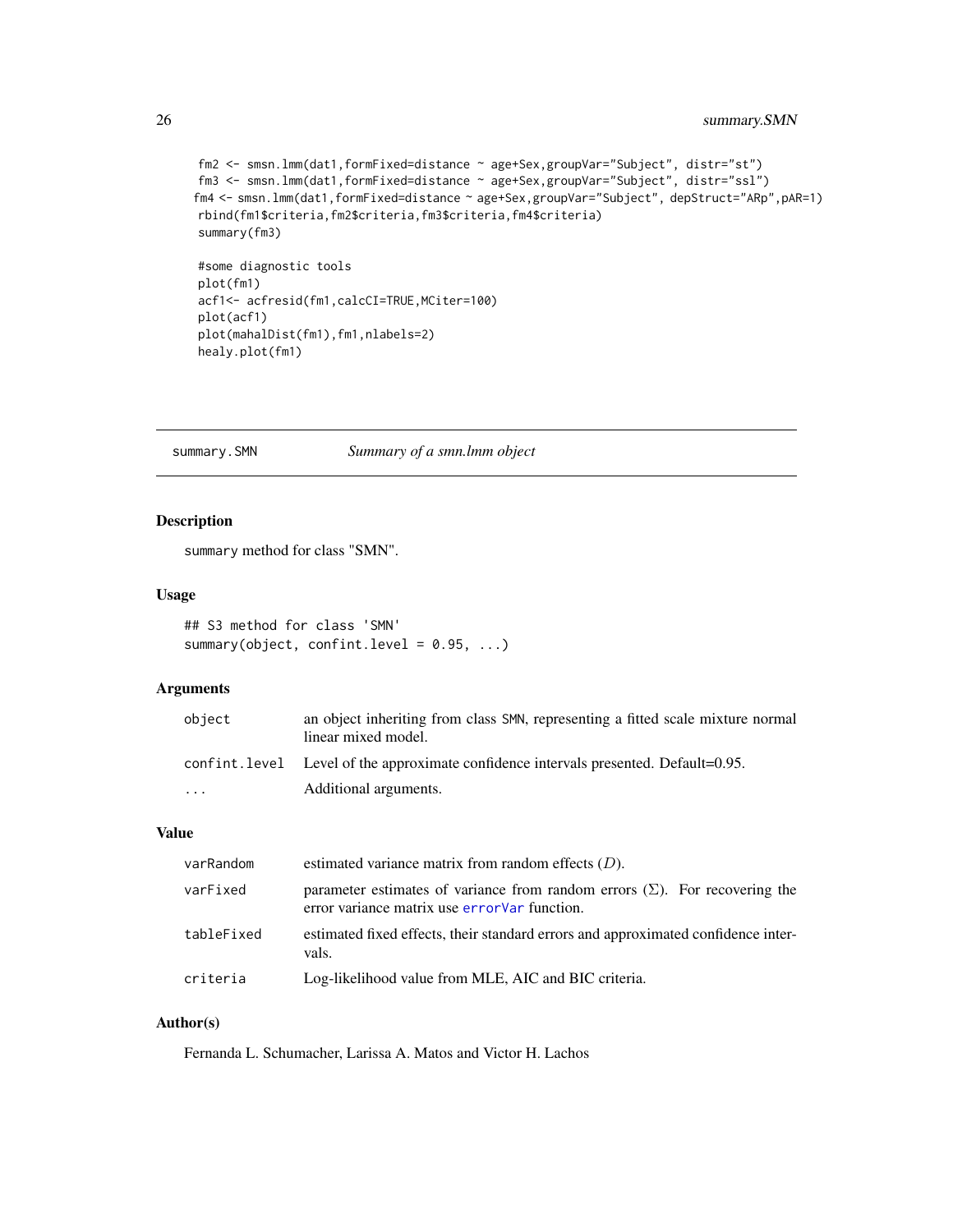# <span id="page-26-0"></span>summary.SMSN 27

# References

Lachos, V. H., P. Ghosh, and R. B. Arellano-Valle (2010). Likelihood based inference for skewnormal independent linear mixed models. Statistica Sinica 20, 303-322.

Schumacher, F.L., V.H. Lachos, and L.A. Matos (2020+). Scale mixture of skew-normal linear mixed models with within-subject serial dependence. Submitted. Preprint available at [https:](https://arxiv.org/abs/2002.01040) [//arxiv.org/abs/2002.01040](https://arxiv.org/abs/2002.01040).

#### See Also

[smn.lmm](#page-19-1), [errorVar](#page-3-1), [plot.SMN](#page-9-1), [residuals.SMN](#page-17-1)

# Examples

```
fm1 <- smn.lmm(distance ~ age + Sex, data = nlme::Orthodont, groupVar="Subject")
summary(fm1)
```
<span id="page-26-1"></span>summary.SMSN *Summary of a smsn.lmm object*

#### Description

summary method for class "SMSN".

# Usage

```
## S3 method for class 'SMSN'
summary(object, confint.level = 0.95, ...)
```
#### Arguments

| object  | an object inheriting from class SMSN, representing a fitted scale mixture skew-<br>normal linear mixed model. |
|---------|---------------------------------------------------------------------------------------------------------------|
|         | confinit level Level of the approximate confidence intervals presented. Default=0.95.                         |
| $\cdot$ | Additional arguments.                                                                                         |

#### Value

| varRandom  | estimated variance matrix from random effects $(D)$ .                                                                               |
|------------|-------------------------------------------------------------------------------------------------------------------------------------|
| varFixed   | parameter estimates of variance from random errors $(\Sigma)$ . For recovering the<br>error variance matrix use error Var function. |
| tableFixed | estimated fixed effects, their standard errors and approximated confidence inter-<br>vals.                                          |
| criteria   | Log-likelihood value from MLE, AIC and BIC criteria.                                                                                |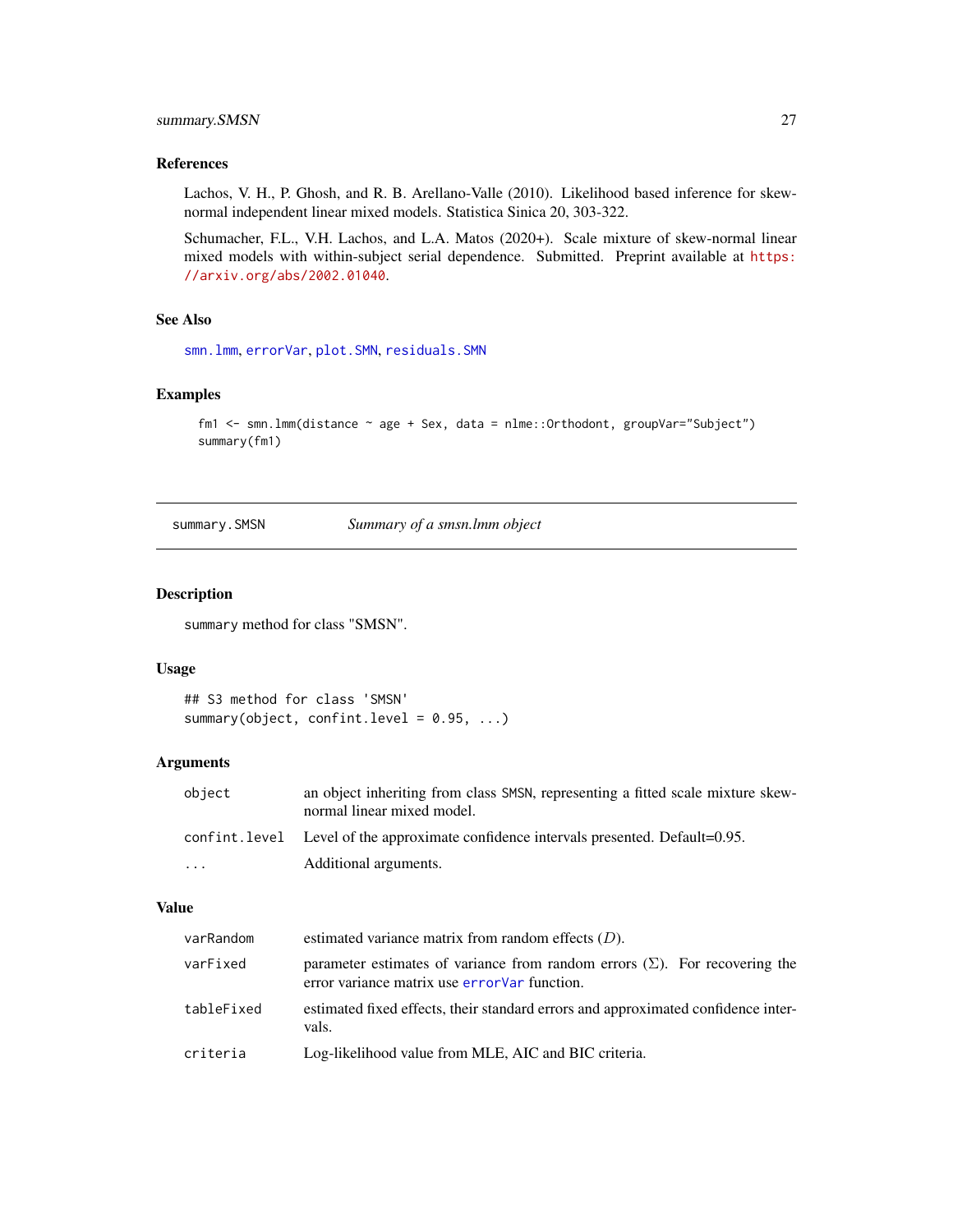# <span id="page-27-0"></span>Author(s)

Fernanda L. Schumacher, Larissa A. Matos and Victor H. Lachos

#### References

Lachos, V. H., P. Ghosh, and R. B. Arellano-Valle (2010). Likelihood based inference for skewnormal independent linear mixed models. Statistica Sinica 20, 303-322.

Schumacher, F.L., V.H. Lachos, and L.A. Matos (2020+). Scale mixture of skew-normal linear mixed models with within-subject serial dependence. Submitted. Preprint available at [https:](https://arxiv.org/abs/2002.01040) [//arxiv.org/abs/2002.01040](https://arxiv.org/abs/2002.01040).

# See Also

[smsn.lmm](#page-22-1), [errorVar](#page-3-1), [plot.SMSN](#page-9-1), [residuals.SMSN](#page-17-1)

# Examples

fm1 <- smsn.lmm(distance ~ age + Sex, data = nlme::Orthodont, groupVar="Subject",tol=.0001) summary(fm1)